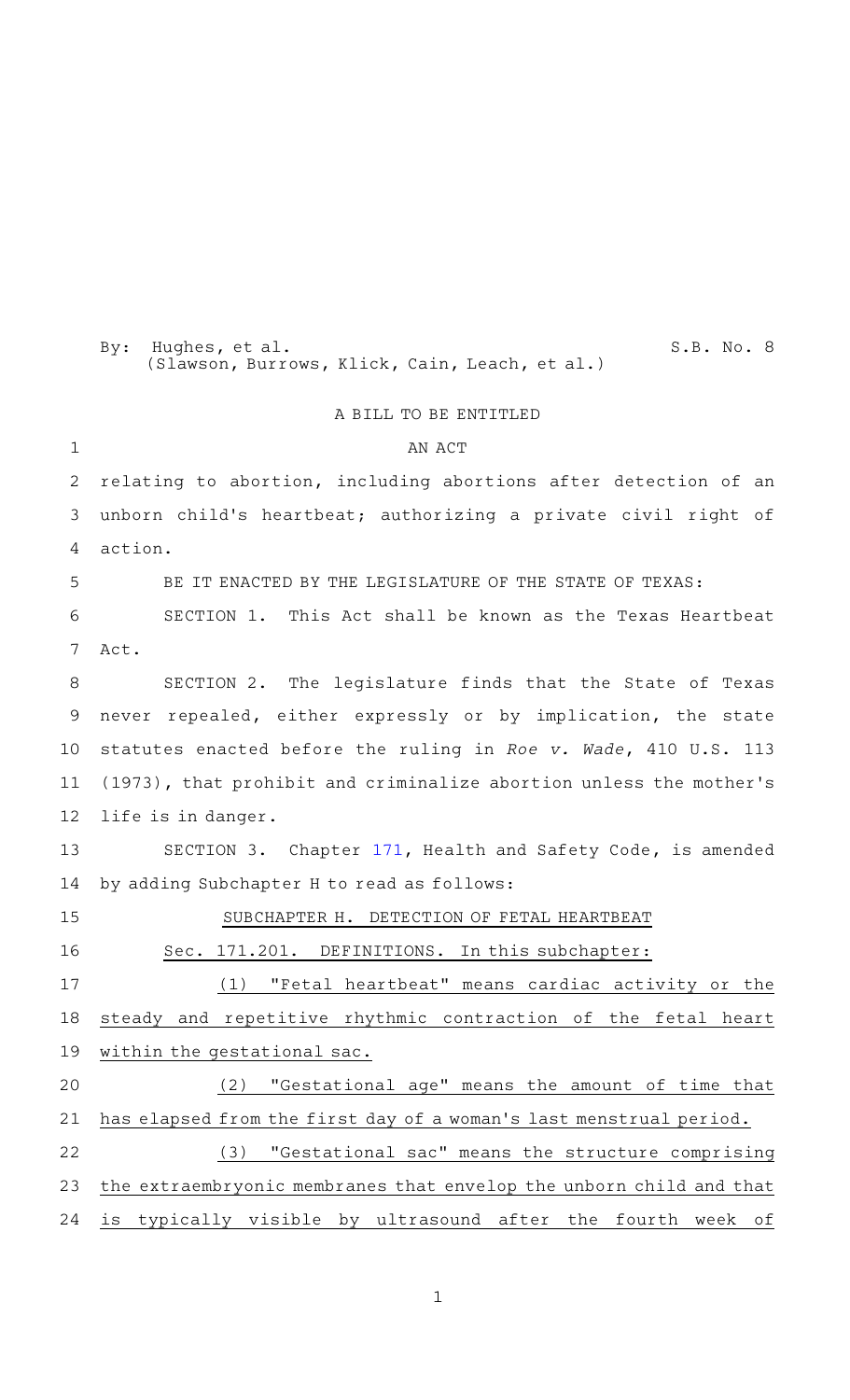| 2             | "Physician" means an individual licensed<br>(4)<br>to             |
|---------------|-------------------------------------------------------------------|
| 3             | practice medicine in this state, including a medical doctor and a |
| 4             | doctor of osteopathic medicine.                                   |
| 5             | (5) "Pregnancy" means the human female reproductive               |
| 6             | condition that:                                                   |
| 7             | begins with fertilization;<br>(A)                                 |
| 8             | (B)<br>occurs when<br>the woman is carrying the                   |
| $\mathcal{Q}$ | developing human offspring; and                                   |
| 10            | (C) is calculated from the first day of<br>the                    |
| 11            | woman's last menstrual period.                                    |
| 12            | (6) "Standard medical practice" means the degree of               |
| 13            | skill, care, and diligence that an obstetrician of ordinary       |
| 14            | judgment, learning, and skill would employ in like circumstances. |
| 15            | (7) "Unborn child" means a human fetus or embryo in any           |
| 16            | stage of gestation from fertilization until birth.                |
| 17            | Sec. 171.202. LEGISLATIVE FINDINGS. The legislature finds,        |
| 18            | according to contemporary medical research, that:                 |
| 19            | (1)<br>fetal heartbeat has become a key medical predictor         |
| 20            | that an unborn child will reach live birth;                       |
| 21            | cardiac<br>activity begins<br>biologically<br>(2)<br>at<br>a      |
| 22            | identifiable moment in time, normally when the fetal heart<br>is  |
| 23            | formed in the gestational sac;                                    |
| 24            | Texas has compelling interests from the outset of<br>(3)          |
| 25            | a woman's pregnancy in protecting the health of the woman and the |
| 26            | life of the unborn child; and                                     |
| 27            | informed choice about whether<br>make<br>(4)<br>to<br>an<br>to    |

pregnancy. 1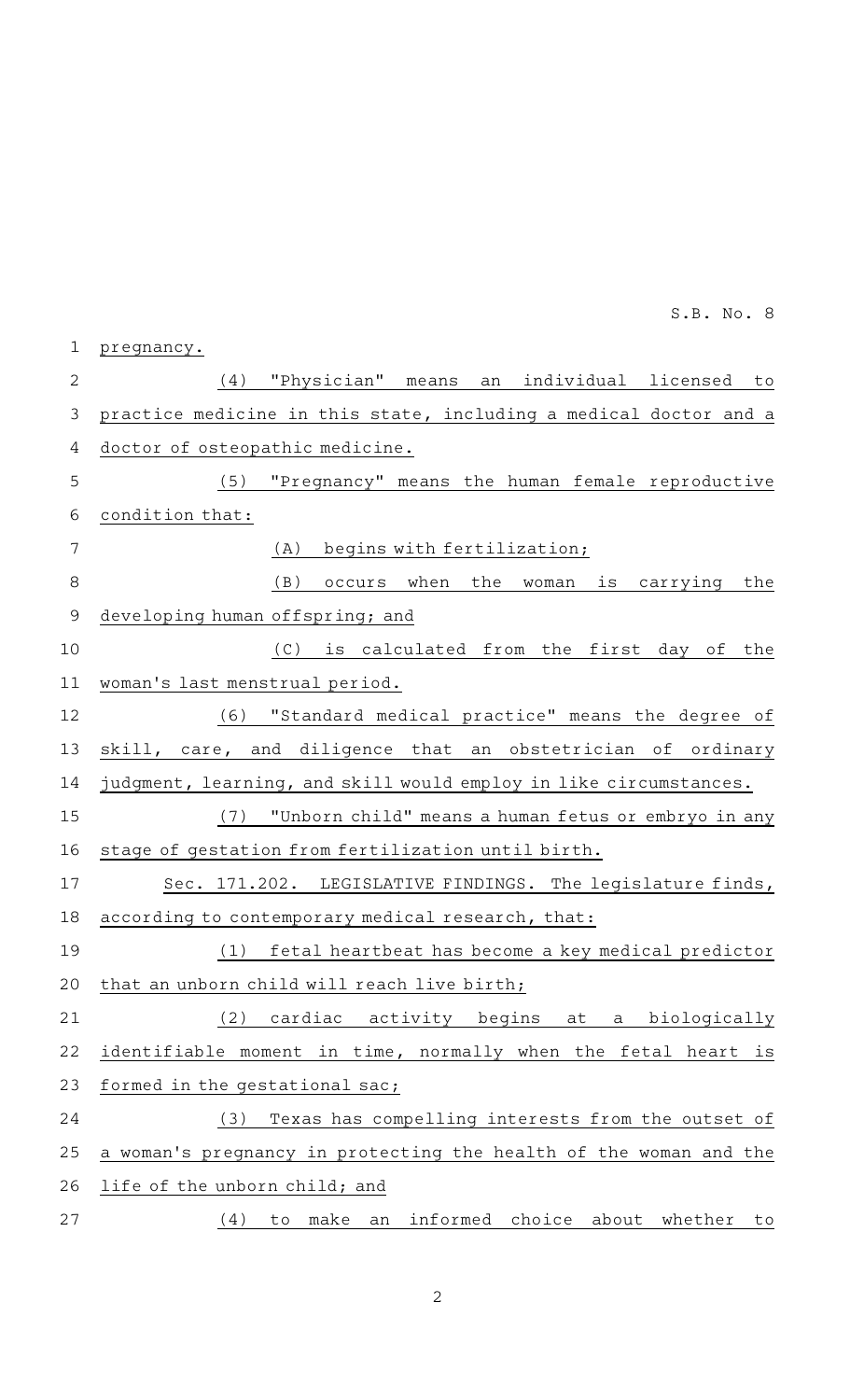|                | S.B. No. 8                                                          |
|----------------|---------------------------------------------------------------------|
| $\mathbf 1$    | continue her pregnancy, the pregnant woman<br>has a compelling      |
| $\mathbf{2}$   | interest in knowing the likelihood of her unborn child surviving to |
| $\mathfrak{Z}$ | full-term birth based on the presence of cardiac activity.          |
| 4              | Sec. 171.203. DETERMINATION OF PRESENCE OF FETAL HEARTBEAT          |
| 5              | For the purposes of determining the<br>(a)<br>REQUIRED; RECORD.     |
| 6              | presence of a fetal heartbeat under this section, "standard medical |
| 7              | practice" includes employing the appropriate means of detecting the |
| 8              | heartbeat based on the estimated gestational age of the unborn      |
| 9              | child and the condition of the woman and her pregnancy.             |
| 10             | Except as provided by Section 171.205, a physician may<br>(b)       |
| 11             | not knowingly perform or induce an abortion on a pregnant woman     |
| 12             | unless the physician has determined, in accordance with this        |
| 13             | section, whether the woman's unborn child has a detectable fetal    |
| 14             | heartbeat.                                                          |
| 15             | In making a determination under Subsection (b), the<br>(c)          |
| 16             | physician must use a test that is:                                  |
| 17             | (1) consistent with the physician's good faith and                  |
| 18             | reasonable understanding of standard medical practice; and          |
| 19             | appropriate for the estimated gestational age of<br>(2)             |
| 20             | the unborn child and the condition of the pregnant woman and her    |
| 21             | pregnancy.                                                          |
| 22             | A physician making a determination under Subsection (b)<br>(d)      |
| 23             | shall record in the pregnant woman's medical record:                |
| 24             | the estimated gestational age of the unborn child;<br>(1)           |
| 25             | (2)<br>the method used to estimate the gestational age;             |

(3) the test used for detecting a fetal heartbeat,

and

26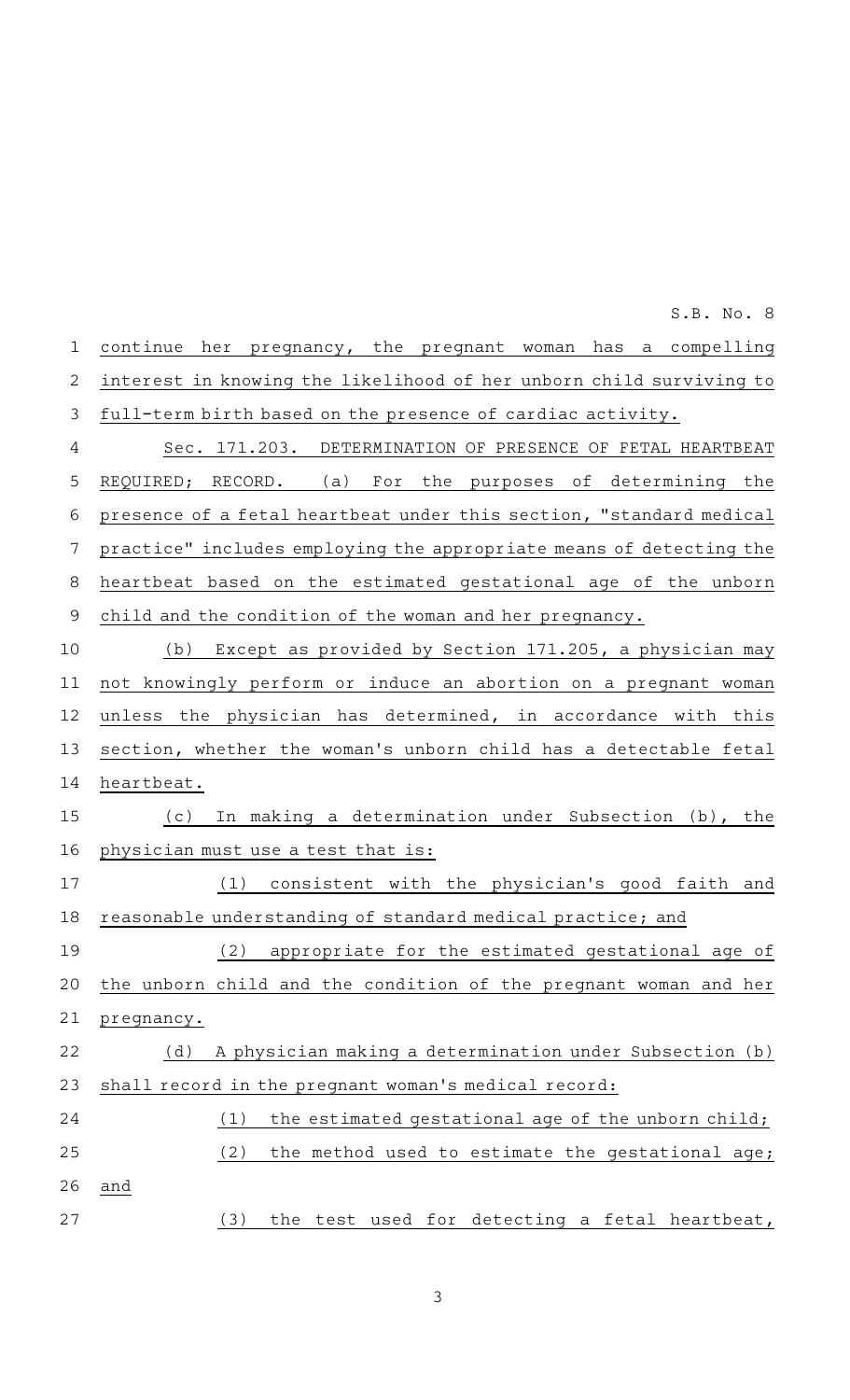| $\mathbf 1$    | including the date, time, and results of the test.                           |
|----------------|------------------------------------------------------------------------------|
| $\overline{2}$ | Sec. 171.204. PROHIBITED<br>ABORTION<br>ΟF<br><b>UNBORN</b><br>CHILD<br>WITH |
| $\mathfrak{Z}$ | DETECTABLE FETAL HEARTBEAT; EFFECT. (a) Except as provided by                |
| 4              | Section 171.205, a physician may not knowingly perform or induce an          |
| 5              | abortion on a pregnant woman if the physician detected a fetal               |
| 6              | heartbeat for the unborn child as required by Section 171.203 or             |
| 7              | failed to perform a test to detect a fetal heartbeat.                        |
| 8              | A physician does not violate this section if the<br>(b)                      |
| $\mathsf 9$    | physician performed a test for a fetal heartbeat as required by              |
| 10             | Section 171.203 and did not detect a fetal heartbeat.                        |
| 11             | This section does not affect:<br>(c)                                         |
| 12             | (1)<br>the provisions of this chapter that restrict or                       |
| 13             | regulate an abortion by a particular method or during a particular           |
| 14             | stage of pregnancy; or                                                       |
| 15             | any other provision of state law that regulates or<br>(2)                    |
| 16             | prohibits abortion.                                                          |
| 17             | Sec. 171.205. EXCEPTION FOR MEDICAL EMERGENCY; RECORDS.                      |
| 18             | (a) Sections 171.203 and 171.204 do not apply if a physician                 |
| 19             | believes a medical emergency exists that prevents compliance with            |
| 20             | this subchapter.                                                             |
| 21             | A physician who performs or induces an abortion under<br>(b)                 |
| 22             | shall<br>described by Subsection<br>(a)<br>circumstances<br>make<br>written  |
| 23             | notations in the pregnant woman's medical record of:                         |
| 24             | the physician's belief that a medical emergency<br>(1)                       |
| 25             | necessitated the abortion; and                                               |
| 26             | (2)<br>the medical condition of the pregnant woman that                      |
| 27             | prevented compliance with this subchapter.                                   |
|                |                                                                              |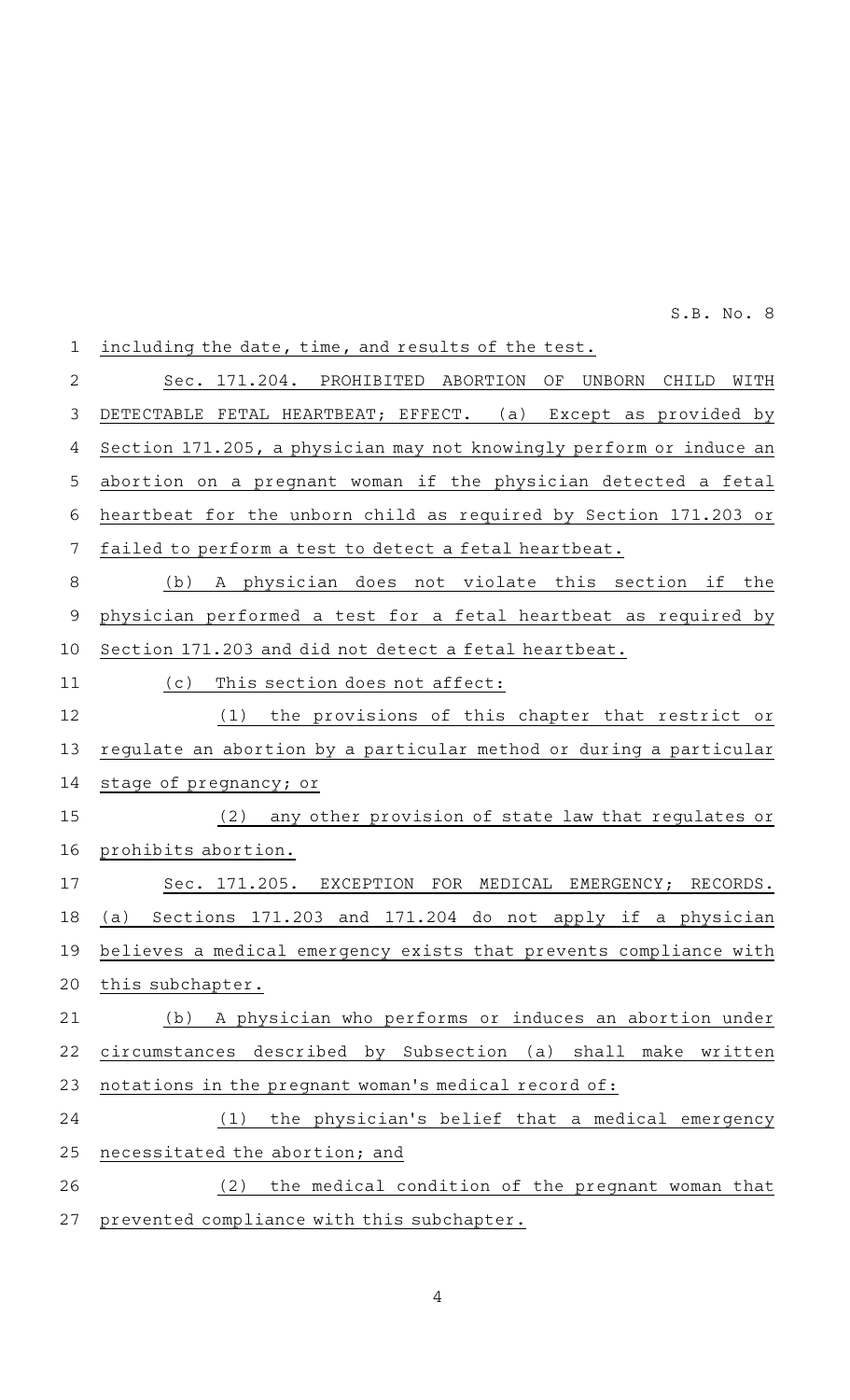| $\mathbf{1}$   | A physician performing or inducing an abortion under<br>(c)          |
|----------------|----------------------------------------------------------------------|
| $\overline{2}$ | this section shall maintain in the physician's practice records a    |
| 3              | copy of the notations made under Subsection (b).                     |
| 4              | Sec. 171.206. CONSTRUCTION<br>OF<br>This<br>SUBCHAPTER. (a)          |
| 5              | subchapter does not create or recognize a right to abortion before a |
| 6              | fetal heartbeat is detected.                                         |
| 7              | This subchapter may not be construed to:<br>(b)                      |
| 8              | (1)<br>authorize the initiation of a cause of action                 |
| $\mathcal{Q}$  | against or the prosecution of a woman on whom an abortion is         |
| 10             | performed or induced or attempted to be performed or induced in      |
| 11             | violation of this subchapter;                                        |
| 12             | (2) wholly or partly repeal, either expressly or by                  |
| 13             | implication, any other statute that regulates or prohibits           |
| 14             | abortion, including Chapter 6-1/2, Title 71, Revised Statutes; or    |
| 15             | (3) restrict a political subdivision from regulating                 |
| 16             | or prohibiting abortion in a manner that is at least as stringent as |
| 17             | the laws of this state.                                              |
| 18             | Sec. 171.207. LIMITATIONS<br>ON<br>PUBLIC<br>ENFORCEMENT.            |
| 19             | (a) Notwithstanding Section 171.005 or any other law, the            |
| 20             | requirements of this subchapter shall be enforced exclusively        |
| 21             | through the private civil actions described in Section 171.208. No   |
| 22             | enforcement of this subchapter, and no enforcement of Chapters 19    |
| 23             | and 22, Penal Code, in response to violations of this subchapter,    |
| 24             | may be taken or threatened by this state, a political subdivision, a |
| 25             | district or county attorney, or an executive or administrative       |
| 26             | officer or employee of this state or a political subdivision         |
| 27             | against any person, except as provided in Section 171.208.           |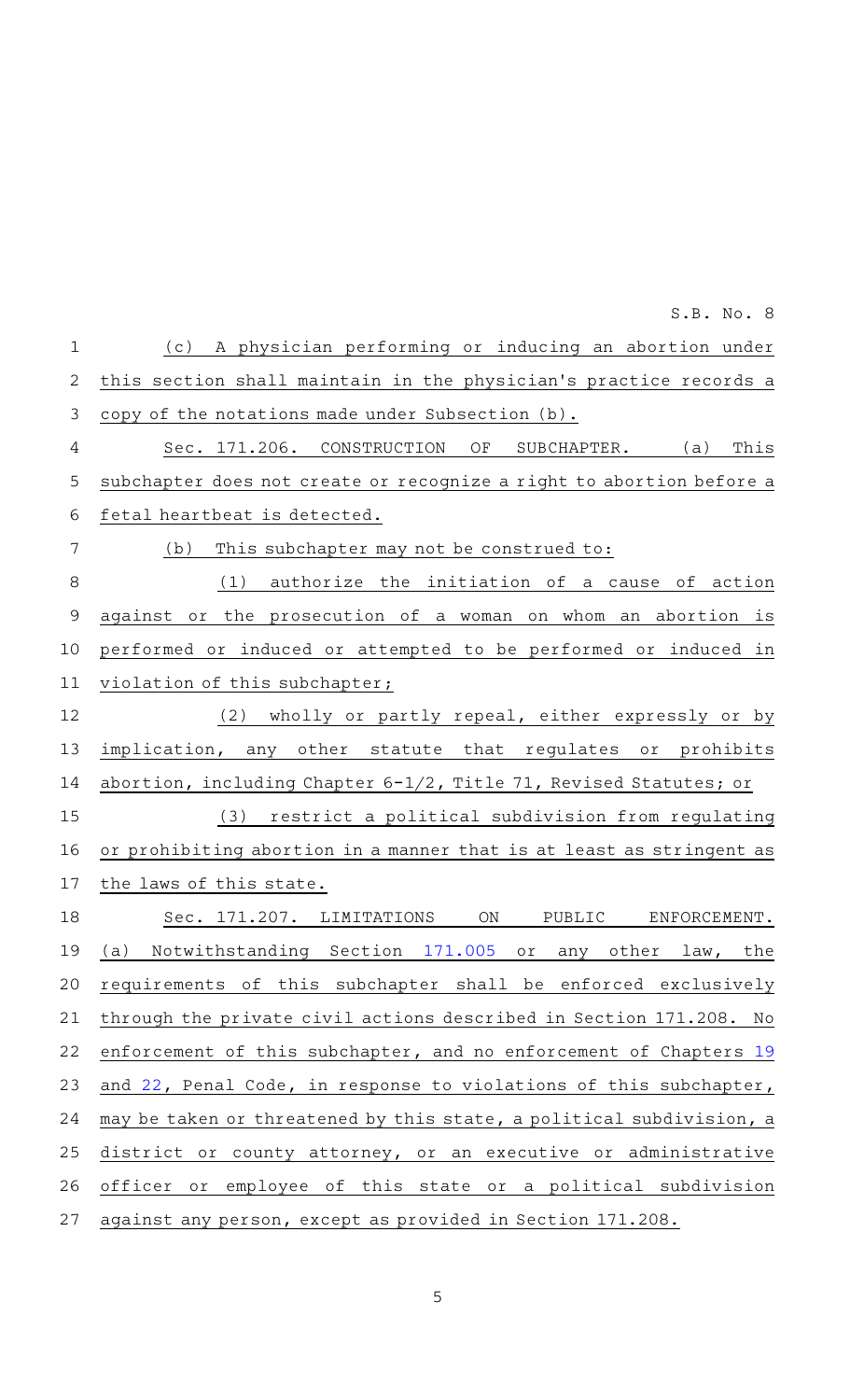| $1\,$          | (b)<br>Subsection (a) may not be construed to:                      |
|----------------|---------------------------------------------------------------------|
| $\overline{2}$ | (1) legalize the conduct prohibited by this subchapter              |
| $\mathsf 3$    | or by Chapter 6-1/2, Title 71, Revised Statutes;                    |
| 4              | limit in any way or affect the availability of a<br>(2)             |
| 5              | remedy established by Section 171.208; or                           |
| 6              | (3) limit the enforceability of any other laws that                 |
| 7              | regulate or prohibit abortion.                                      |
| 8              | Sec. 171.208. CIVIL LIABILITY FOR VIOLATION OR AIDING OR            |
| 9              | (a) Any person, other than an officer or<br>ABETTING VIOLATION.     |
| 10             | employee of a state or local governmental entity in this state, may |
| 11             | bring a civil action against any person who:                        |
| 12             | performs or induces an abortion in violation of<br>(1)              |
| 13             | this chapter;                                                       |
| 14             | knowingly engages in conduct that aids or abets<br>(2)              |
| 15             | the performance or inducement of an abortion, including paying for  |
| 16             | reimbursing the costs of an abortion through insurance or<br>or     |
| 17             | otherwise, if the abortion is performed or induced in violation of  |
| 18             | this chapter, regardless of whether the person knew or should have  |
| 19             | known that the abortion would be performed or induced in violation  |
| 20             | of this chapter; or                                                 |
| 21             | (3)<br>intends to engage in the conduct described by                |
| 22             | Subdivision $(1)$ or $(2)$ .                                        |
| 23             | If a claimant prevails in an action brought under this<br>(b)       |
| 24             | section, the court shall award:                                     |
| 25             | injunctive relief sufficient to<br>prevent<br>(1)<br>the            |
| 26             | defendant from violating this chapter or engaging in acts that aid  |
| 27             | or abet violations of this chapter;                                 |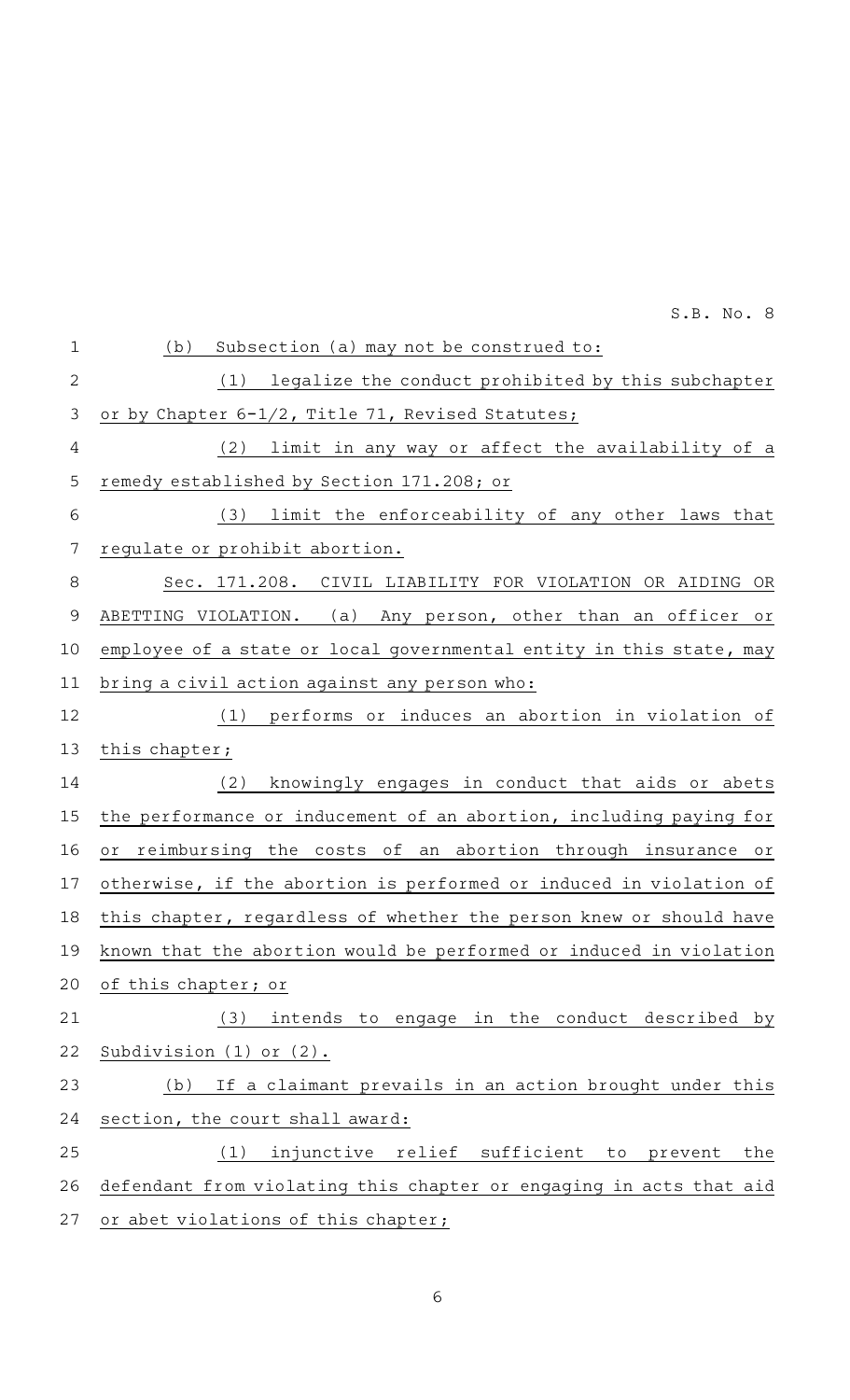|                | S.B. No. 8                                                          |
|----------------|---------------------------------------------------------------------|
| $1\,$          | statutory damages in an amount of not less than<br>(2)              |
| $\mathbf{2}$   | \$10,000 for each abortion that the defendant performed or induced  |
| $\mathfrak{Z}$ | in violation of this chapter, and for each abortion performed or    |
| 4              | induced in violation of this chapter that the defendant aided or    |
| 5              | abetted; and                                                        |
| 6              | costs and attorney's fees.<br>(3)                                   |
| 7              | Notwithstanding Subsection (b), a court may not award<br>(c)        |
| 8              | relief under this section in response to a violation of Subsection  |
| $\mathsf 9$    | (2) if the defendant demonstrates that the defendant<br>$(a)(1)$ or |
| 10             | previously paid the full amount of statutory damages under          |
| 11             | Subsection (b)(2) in a previous action for that particular abortion |
| 12             | performed or induced in violation of this chapter, or for the       |
| 13             | particular conduct that aided or abetted an abortion performed or   |
| 14             | induced in violation of this chapter.                               |
| 15             | Notwithstanding Chapter 16, Civil Practice and Remedies<br>(d)      |
| 16             | Code, or any other law, a person may bring an action under this     |
| 17             | section not later than the sixth anniversary of the date the cause  |
| 18             | of action accrues.                                                  |
| 19             | Notwithstanding any other law, the following are not a<br>(e)       |
| 20             | defense to an action brought under this section:                    |
| 21             | (1)<br>ignorance or mistake of law;                                 |
| 22             | (2)<br>a defendant's belief that the requirements of this           |
| 23             | chapter are unconstitutional or were unconstitutional;              |
| 24             | a defendant's reliance on any court decision that<br>(3)            |
| 25             | has been overruled on appeal or by a subsequent court, even if that |
| 26             | court decision had not been overruled when the defendant engaged in |
| 27             | conduct that violates this chapter;                                 |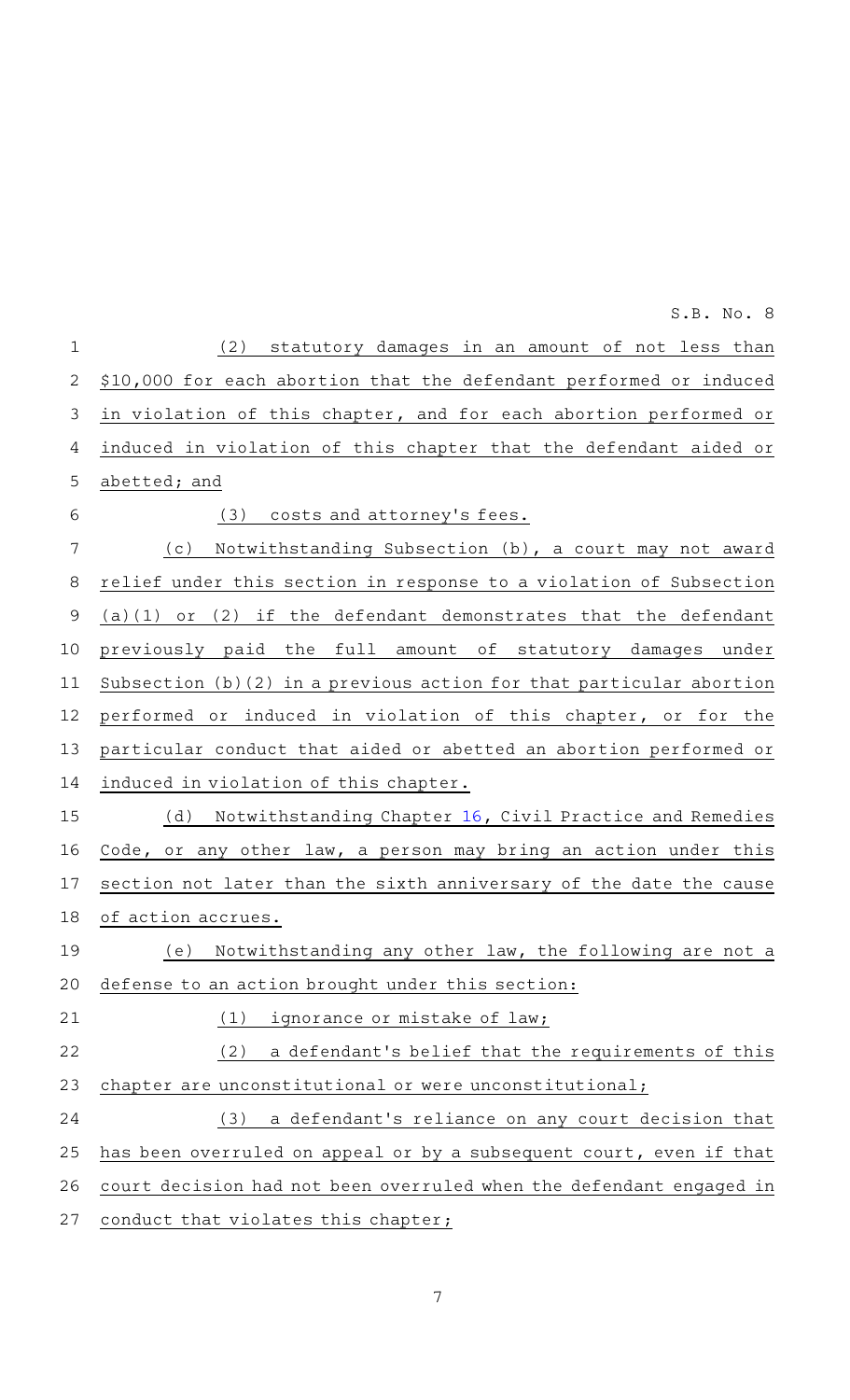|              | S.B. No. 8                                                           |
|--------------|----------------------------------------------------------------------|
| $\mathbf{1}$ | a defendant's reliance on any state or federal<br>(4)                |
| $\mathbf{2}$ | court decision that is not binding on the court in which the action  |
| 3            | has been brought;                                                    |
| 4            | (5)<br>non-mutual issue preclusion or non-mutual claim               |
| 5            | preclusion;                                                          |
| 6            | the consent of the unborn child's mother to the<br>(6)               |
| 7            | abortion; or                                                         |
| 8            | any claim that the enforcement of this chapter or<br>(7)             |
| 9            | the imposition of civil liability against the defendant will         |
| 10           | violate the constitutional rights of third parties, except as        |
| 11           | provided by Section 171.209.                                         |
| 12           | It is an affirmative defense if:<br>(f)                              |
| 13           | a person sued under Subsection (a)(2) reasonably<br>(1)              |
| 14           | believed, after conducting a reasonable investigation, that the      |
| 15           | physician performing or inducing the abortion had complied or would  |
| 16           | comply with this chapter; or                                         |
| 17           | a person sued under Subsection (a) (3) reasonably<br>(2)             |
| 18           | believed, after conducting a reasonable investigation, that the      |
| 19           | physician performing or inducing the abortion will comply with this  |
| 20           | chapter.                                                             |
| 21           | The defendant has the burden of proving an affirmative<br>$(f-1)$    |
| 22           | defense under Subsection $(f)(1)$ or $(2)$ by a preponderance of the |
| 23           | evidence.                                                            |
| 24           | This section may not be construed to impose liability on<br>(g)      |
| 25           | any speech or conduct protected by the First Amendment of the United |
| 26           | States Constitution, as made applicable to the states through the    |
| 27           | United States Supreme Court's interpretation of the Fourteenth       |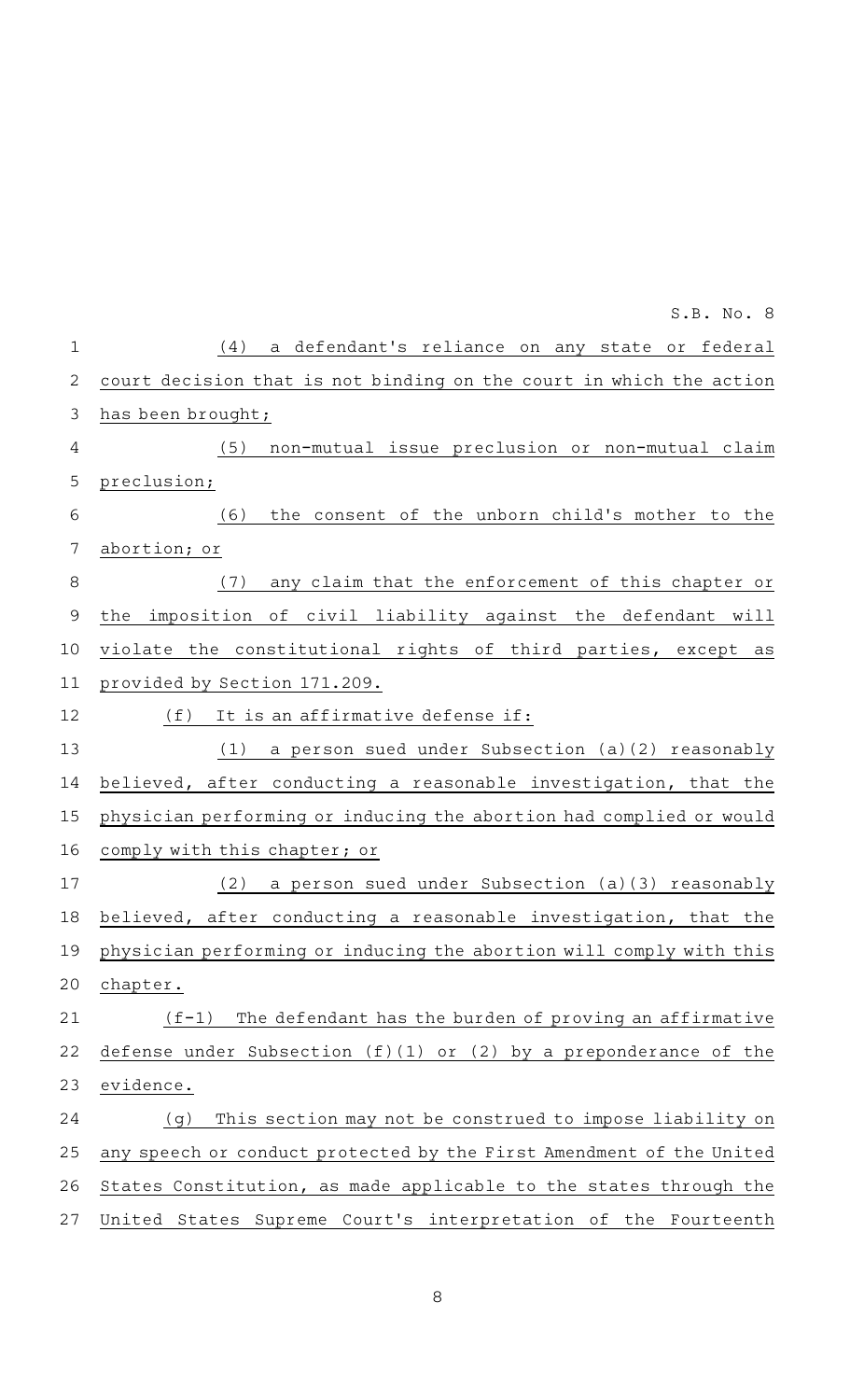Amendment of the United States Constitution, or by Section [8](http://www.statutes.legis.state.tx.us/GetStatute.aspx?Code=CN&Value=1.8&Date=4/28/2021), Article I, Texas Constitution. (h) Notwithstanding any other law, this state, a state official, or a district or county attorney may not intervene in an action brought under this section. This subsection does not prohibit a person described by this subsection from filing an amicus curiae brief in the action. (i) Notwithstanding any other law, a court may not award costs or attorney 's fees under the Texas Rules of Civil Procedure or any other rule adopted by the supreme court under Section [22.004](http://www.statutes.legis.state.tx.us/GetStatute.aspx?Code=GV&Value=22.004&Date=4/28/2021), Government Code, to a defendant in an action brought under this section. Sec. 171.209. CIVIL LIABILITY: UNDUE BURDEN DEFENSE LIMITATIONS. (a) A defendant against whom an action is brought under Section 171.208 does not have standing to assert the rights of women seeking an abortion as a defense to liability under that section unless: (1) the United States Supreme Court holds that the courts of this state must confer standing on that defendant to assert the third-party rights of women seeking an abortion in state court as a matter of federal constitutional law; or  $(2)$  the defendant has standing to assert the rights of women seeking an abortion under the tests for third-party standing established by the United States Supreme Court. (b) A defendant in an action brought under Section 171.208 may assert an affirmative defense to liability under this section if: 1 2 3 4 5 6 7 8 9 10 11 12 13 14 15 16 17 18 19 20 21 22 23 24 25 26 27 S.B. No. 8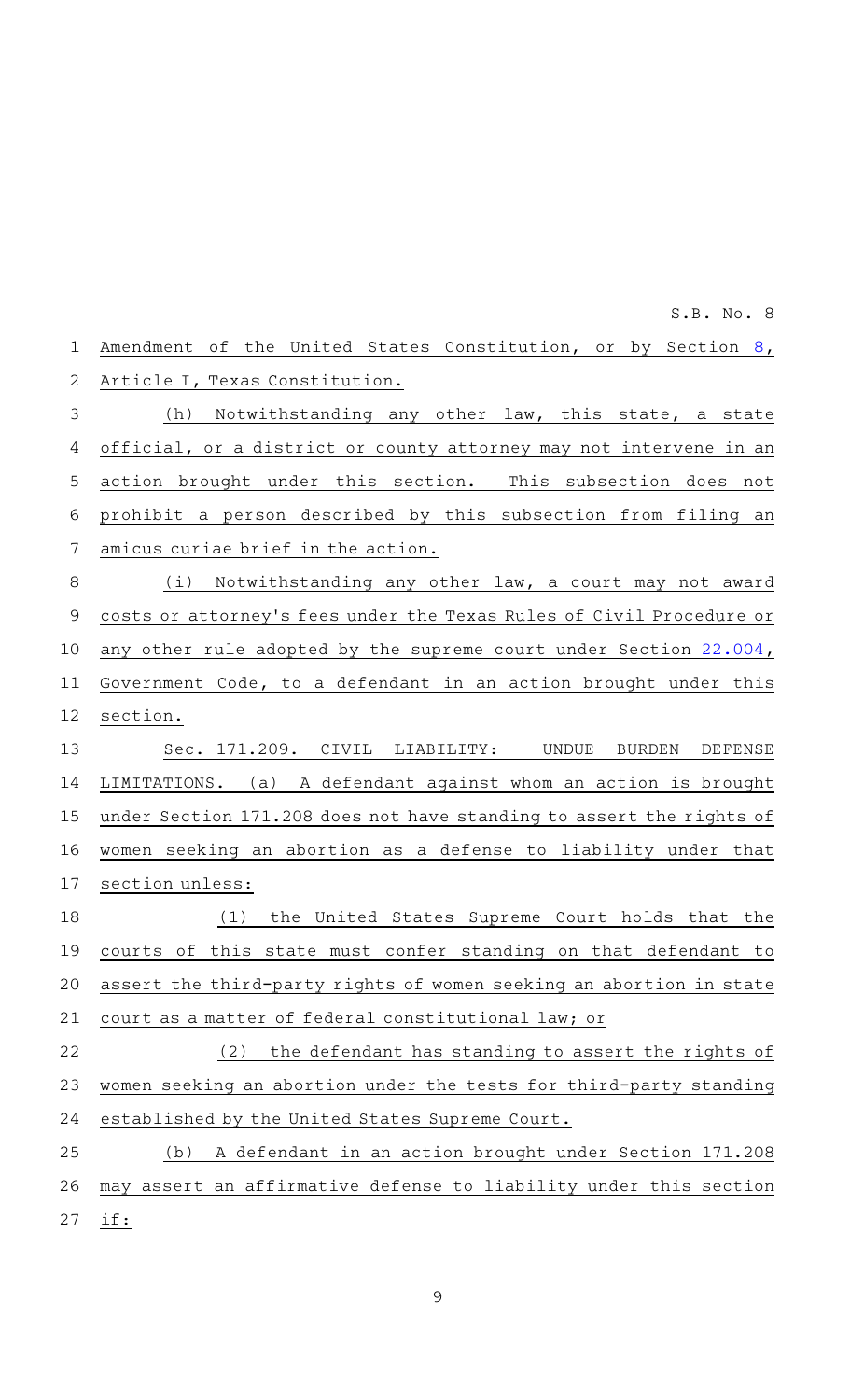| $\mathbf 1$  | (1)<br>the<br>defendant has<br>standing<br>assert the<br>to         |
|--------------|---------------------------------------------------------------------|
| $\mathbf{2}$ | third-party rights of a woman or group of women seeking an abortion |
| 3            | in accordance with Subsection (a); and                              |
| 4            | (2)<br>the defendant demonstrates that the relief sought            |
| 5            | by the claimant will impose an undue burden on that woman or that   |
| 6            | group of women seeking an abortion.                                 |
| 7            | A court may not find an undue burden under Subsection<br>(c)        |
| 8            | (b) unless the defendant introduces evidence proving that:          |
| 9            | an award of relief will prevent a woman or a group<br>(1)           |
| 10           | of women from obtaining an abortion; or                             |
|              |                                                                     |
| 11           | (2)<br>award of relief will place a substantial<br>an               |
| 12           | obstacle in the path of a woman or a group of women who are seeking |
| 13           | an abortion.                                                        |
| 14           | (d) A defendant may not establish an undue burden under this        |
| 15           | section by:                                                         |
| 16           | merely demonstrating that an award of relief will<br>(1)            |
| 17           | prevent women from obtaining support or assistance, financial or    |
| 18           | otherwise, from others in their effort to obtain an abortion; or    |
| 19           | (2) arguing or attempting to demonstrate that an award              |
| 20           | of relief against other defendants or other potential defendants    |
| 21           | will impose an undue burden on women seeking an abortion.           |
| 22           | The affirmative defense under Subsection (b) is not<br>(e)          |
| 23           | available if the United States Supreme Court overrules Roe v. Wade, |
| 24           | 410 U.S. 113 (1973) or Planned Parenthood v. Casey, 505 U.S. 833    |
| 25           | (1992), regardless of whether the conduct on which the cause of     |
| 26           | action is based under Section 171.208 occurred before the Supreme   |
| 27           | Court overruled either of those decisions.                          |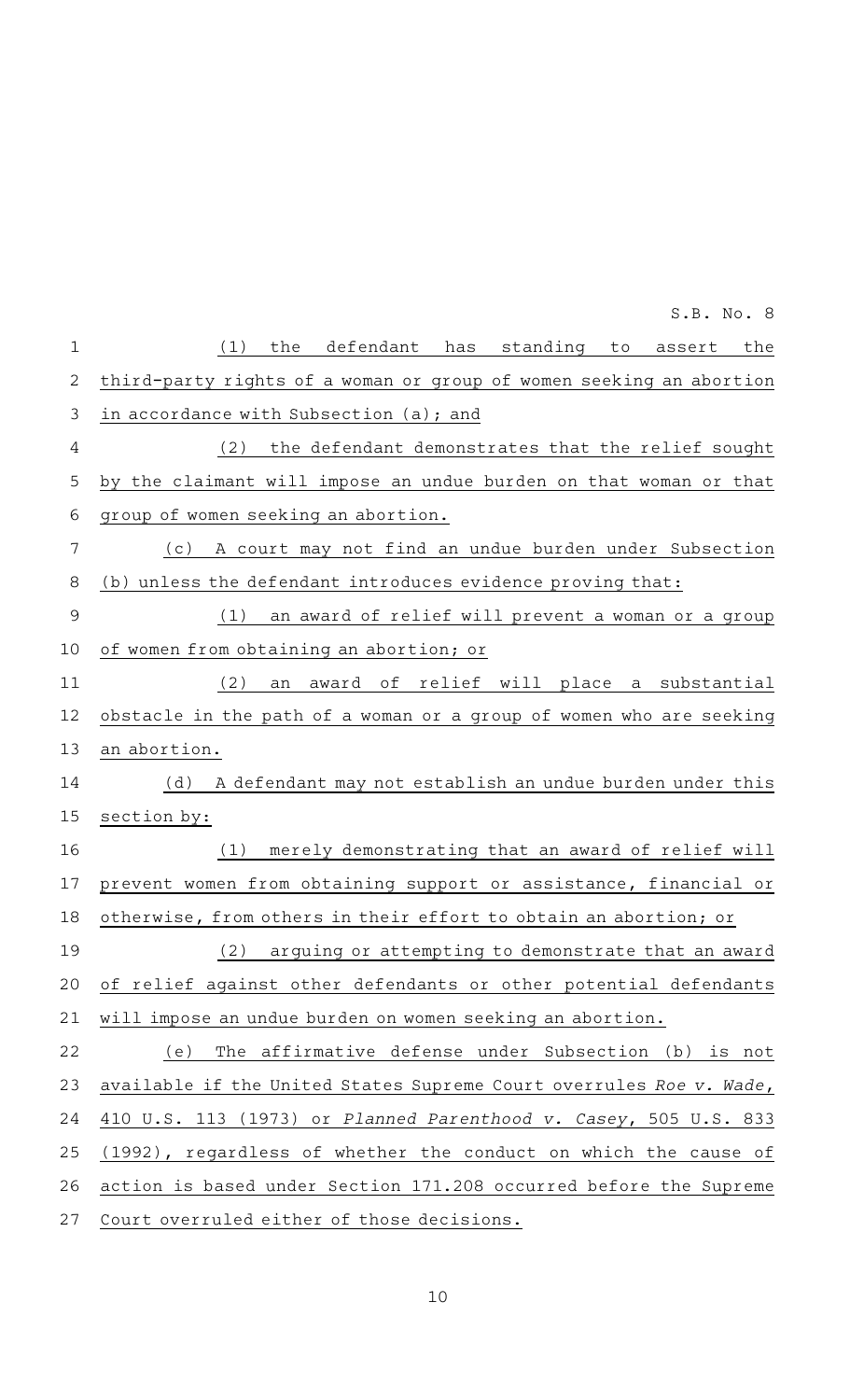| $\mathbf 1$ | (f)<br>Nothing in this section shall in any way limit or             |
|-------------|----------------------------------------------------------------------|
| 2           | preclude a defendant from asserting the defendant's personal         |
| 3           | constitutional rights as a defense to liability under Section        |
| 4           | 171.208, and a court may not award relief under Section 171.208 if   |
| 5           | the conduct for which the defendant has been sued was an exercise of |
| 6           | state or federal constitutional rights that personally belong to     |
| 7           | the defendant.                                                       |
| 8           | Sec. 171.210. CIVIL LIABILITY:<br>VENUE.                             |
| 9           | Notwithstanding any other law, including Section 15.002,<br>(a)      |
| 10          | Civil Practice and Remedies Code, a civil action brought under       |
| 11          | Section 171.208 shall be brought in:                                 |
| 12          | the county in which all or a substantial part of<br>(1)              |
| 13          | the events or omissions giving rise to the claim occurred;           |
| 14          | the county of residence for any one of the natural<br>(2)            |
| 15          | person defendants at the time the cause of action accrued;           |
| 16          | the county of the principal office in this state of<br>(3)           |
| 17          | any one of the defendants that is not a natural person; or           |
| 18          | the county of residence for the claimant if the<br>(4)               |
| 19          | claimant is a natural person residing in this state.                 |
| 20          | If a civil action is brought under Section 171.208 in<br>(b)         |
| 21          | any one of the venues described by Subsection (a), the action may    |
| 22          | not be transferred to a different venue without the written consent  |
| 23          | of all parties.                                                      |
| 24          | Sec. 171.211. SOVEREIGN, GOVERNMENTAL, AND<br>OFFICIAL               |
| 25          | This section prevails<br>IMMUNITY<br>PRESERVED. (a)<br>over<br>any   |
| 26          | conflicting law, including:                                          |
| 27          | the Uniform Declaratory Judgments Act; and<br>(1)                    |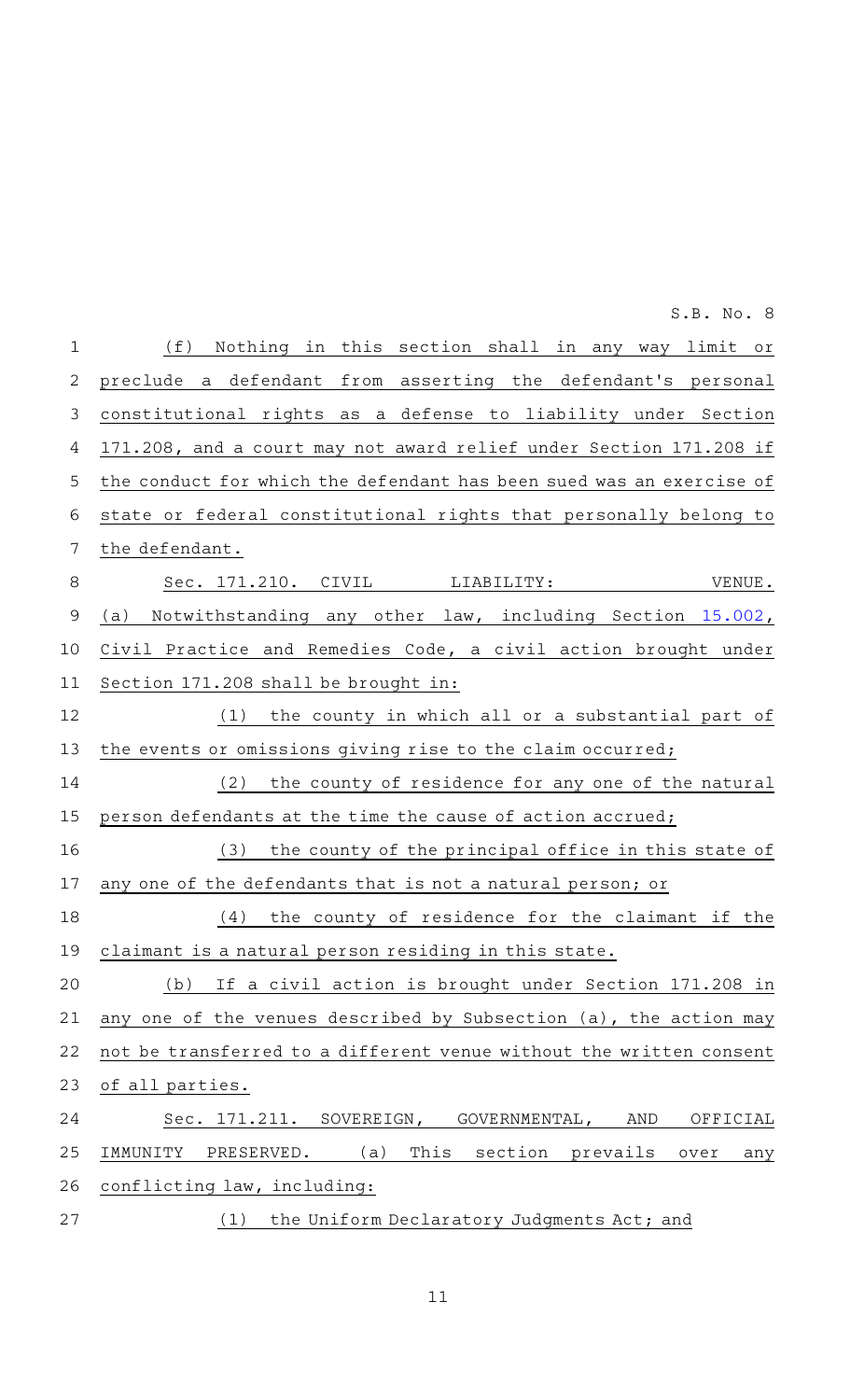(2) Chapter [37](http://www.statutes.legis.state.tx.us/GetStatute.aspx?Code=CP&Value=37&Date=4/28/2021), Civil Practice and Remedies Code. (b) This state has sovereign immunity, a political subdivision has governmental immunity, and each officer and employee of this state or a political subdivision has official immunity in any action, claim, or counterclaim or any type of legal or equitable action that challenges the validity of any provision or application of this chapter, on constitutional grounds or otherwise. (c) A provision of state law may not be construed to waive or abrogate an immunity described by Subsection (b) unless it expressly waives immunity under this section. Sec. 171.212. SEVERABILITY. (a) Mindful of Leavitt v. Jane L., 518 U.S. 137 (1996), in which in the context of determining the severability of a state statute regulating abortion the United States Supreme Court held that an explicit statement of legislative intent is controlling, it is the intent of the legislature that every provision, section, subsection, sentence, clause, phrase, or word in this chapter, and every application of the provisions in this chapter, are severable from each other. (b) If any application of any provision in this chapter to any person, group of persons, or circumstances is found by a court to be invalid or unconstitutional, the remaining applications of that provision to all other persons and circumstances shall be severed and may not be affected. All constitutionally valid applications of this chapter shall be severed from any applications that a court finds to be invalid, leaving the valid applications in force, because it is the legislature 's intent and priority that the 1 2 3 4 5 6 7 8 9 10 11 12 13 14 15 16 17 18 19 20 21 22 23 24 25 26 27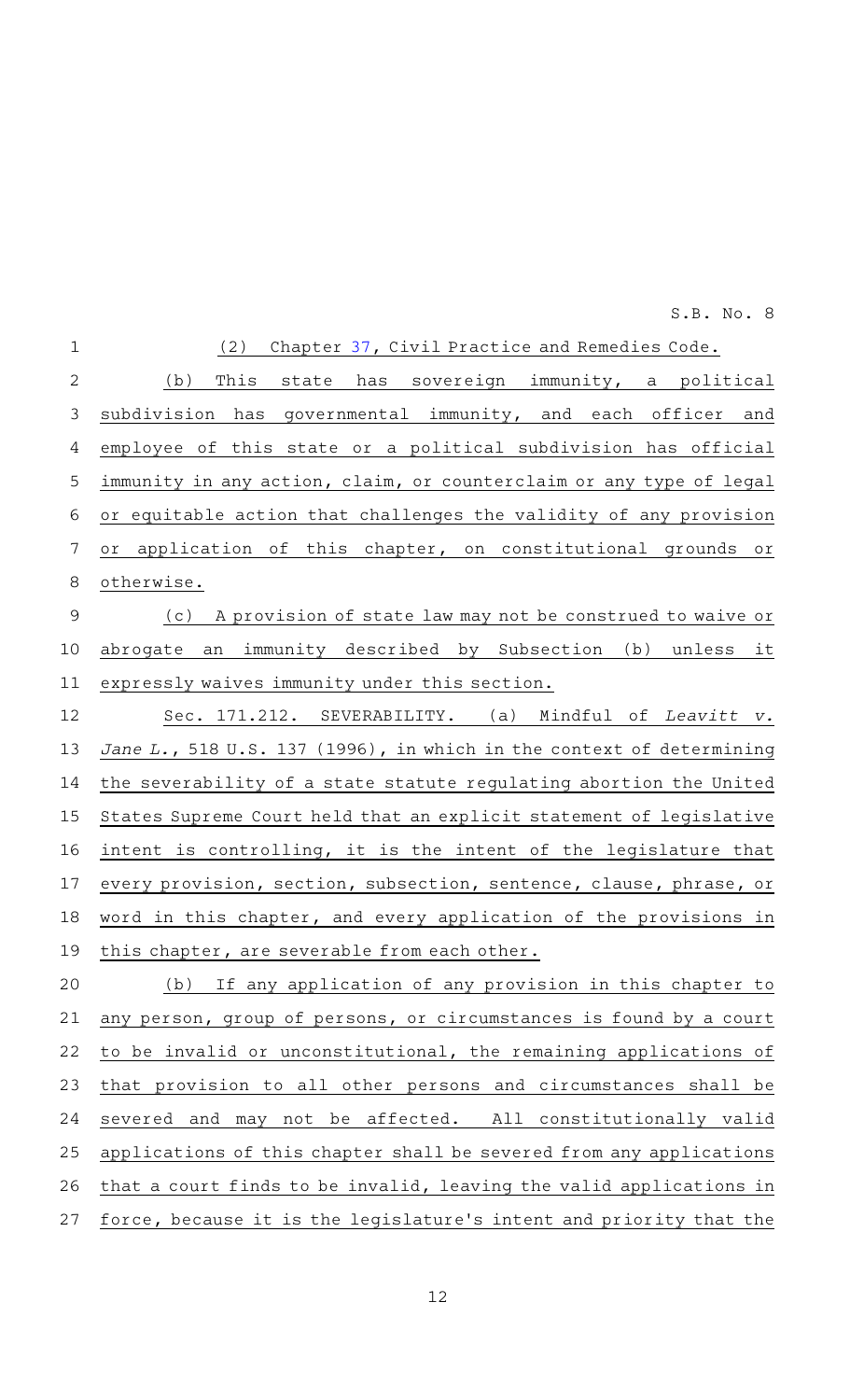valid applications be allowed to stand alone. Even if a reviewing court finds a provision of this chapter to impose an undue burden in a large or substantial fraction of relevant cases, the applications that do not present an undue burden shall be severed from the remaining applications and shall remain in force, and shall be treated as if the legislature had enacted a statute limited to the persons, group of persons, or circumstances for which the statute's application does not present an undue burden. 1 2 3 4 5 6 7 8

 $(b-1)$  If any court declares or finds a provision of this chapter facially unconstitutional, when discrete applications of that provision can be enforced against a person, group of persons, or circumstances without violating the United States Constitution and Texas Constitution, those applications shall be severed from all remaining applications of the provision, and the provision shall be interpreted as if the legislature had enacted a provision limited to the persons, group of persons, or circumstances for which the provision's application will not violate the United States Constitution and Texas Constitution. 9 10 11 12 13 14 15 16 17 18

(c) The legislature further declares that it would have enacted this chapter, and each provision, section, subsection, sentence, clause, phrase, or word, and all constitutional applications of this chapter, irrespective of the fact that any provision, section, subsection, sentence, clause, phrase, or word, or applications of this chapter, were to be declared unconstitutional or to represent an undue burden. 19 20 21 22 23 24 25

(d) If any provision of this chapter is found by any court to be unconstitutionally vague, then the applications of that 26 27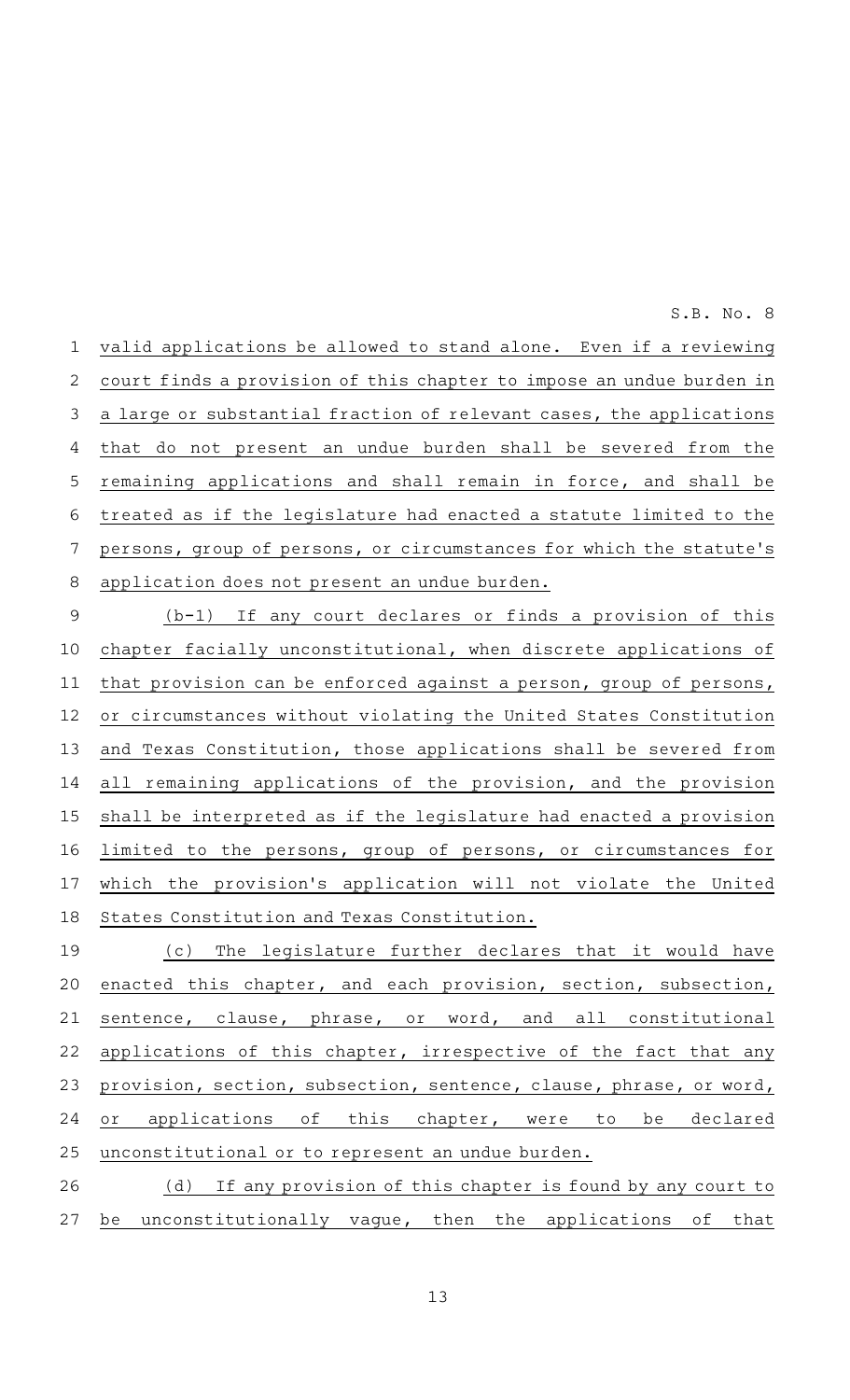provision that do not present constitutional vagueness problems shall be severed and remain in force. 1 2

(e) No court may decline to enforce the severability requirements of Subsections (a),  $(b)$ ,  $(b-1)$ ,  $(c)$ , and  $(d)$  on the ground that severance would rewrite the statute or involve the court in legislative or lawmaking activity. A court that declines to enforce or enjoins a state official from enforcing a statutory provision does not rewrite a statute, as the statute continues to contain the same words as before the court 's decision. A judicial injunction or declaration of unconstitutionality: 3 4 5 6 7 8 9 10

(1) is nothing more than an edict prohibiting enforcement that may subsequently be vacated by a later court if that court has a different understanding of the requirements of the Texas Constitution or United States Constitution; 11 12 13 14

 $(2)$  is not a formal amendment of the language in a statute; and  $(3)$  no more rewrites a statute than a decision by the 15 16 17

executive not to enforce a duly enacted statute in a limited and defined set of circumstances. 18 19

SECTION 4. Chapter [30,](http://www.statutes.legis.state.tx.us/GetStatute.aspx?Code=CP&Value=30&Date=4/28/2021) Civil Practice and Remedies Code, is amended by adding Section 30.022 to read as follows: 20 21

Sec. 30.022. AWARD OF ATTORNEY'S FEES IN ACTIONS CHALLENGING ABORTION LAWS. (a) Notwithstanding any other law, any person, including an entity, attorney, or law firm, who seeks declaratory or injunctive relief to prevent this state, a political subdivision, any governmental entity or public official in this state, or any person in this state from enforcing any statute, 22 23 24 25 26 27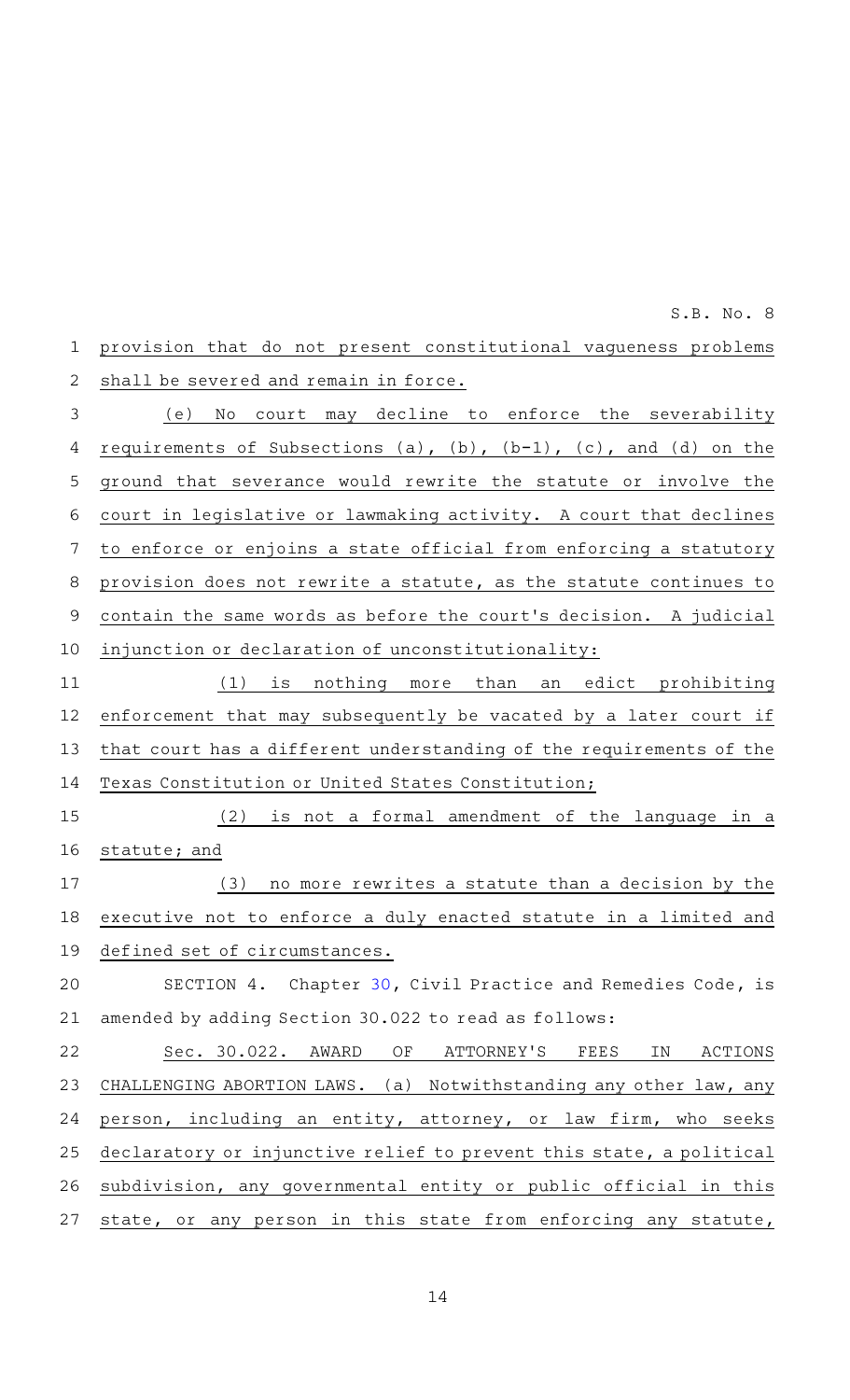| $\mathbf 1$    | ordinance, rule, regulation, or any other type of law that                     |
|----------------|--------------------------------------------------------------------------------|
| 2              | regulates or restricts abortion or that limits taxpayer funding for            |
| 3              | individuals or entities that perform or promote abortions, in any              |
| 4              | state or federal court, or that represents any litigant seeking                |
| 5              | such relief in any state or federal court, is jointly and severally            |
| 6              | liable to pay the costs and attorney's fees of the prevailing party.           |
| 7              | (b) For purposes of this section, a party is considered a                      |
| 8              | prevailing party if a state or federal court:                                  |
| $\overline{9}$ | (1) dismisses any claim or cause of action brought                             |
| 10             | against the party that seeks the declaratory or injunctive relief              |
| 11             | described by Subsection (a), regardless of the reason for the                  |
| 12             | dismissal; or                                                                  |
| 13             | (2) enters judgment in the party's favor on any such                           |
| 14             | claim or cause of action.                                                      |
| 15             | (c) Regardless of whether a prevailing party sought to                         |
| 16             | recover costs or attorney's fees in the underlying action, a                   |
| 17             | prevailing party under this section may bring a civil action to                |
| 18             | recover costs and attorney's fees against a person, including an               |
| 19             | entity, attorney,<br>or<br>law<br>firm,<br>that<br>sought<br>declaratory<br>Оľ |
| 20             | injunctive relief described by Subsection (a) not later than the               |
| 21             | third anniversary of the date on which, as applicable:                         |
| 22             | the dismissal or judgment described by Subsection<br>(1)                       |
| 23             | (b) becomes final on the conclusion of appellate review; or                    |
| 24             | the time for seeking appellate review expires.<br>(2)                          |
| 25             | (d)<br>defense<br>action brought<br>It<br>is<br>not<br>to<br>under<br>a<br>an  |
| 26             | Subsection (c) that:                                                           |
| 27             | a prevailing party under this section failed to<br>(1)                         |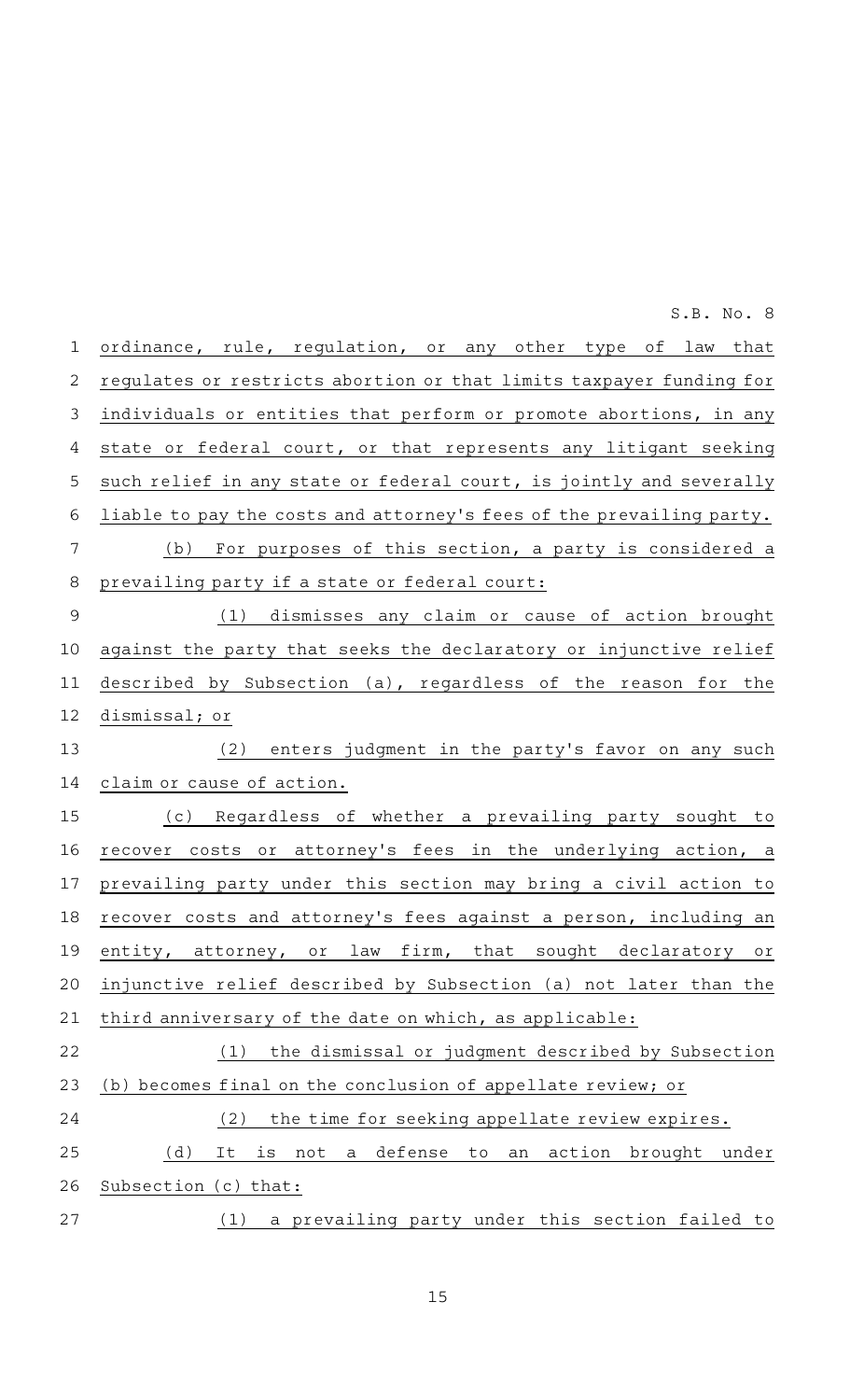seek recovery of costs or attorney's fees in the underlying action; (2) the court in the underlying action declined to recognize or enforce the requirements of this section; or (3) the court in the underlying action held that any provisions of this section are invalid, unconstitutional, or preempted by federal law, notwithstanding the doctrines of issue or claim preclusion. SECTION 5. Subchapter [C,](http://www.statutes.legis.state.tx.us/GetStatute.aspx?Code=GV&Value=311.021&Date=4/28/2021) Chapter [311](http://www.statutes.legis.state.tx.us/GetStatute.aspx?Code=GV&Value=311&Date=4/28/2021), Government Code, is amended by adding Section 311.036 to read as follows: Sec. 311.036. CONSTRUCTION OF ABORTION STATUTES. (a) A statute that regulates or prohibits abortion may not be construed to repeal any other statute that regulates or prohibits abortion, either wholly or partly, unless the repealing statute explicitly states that it is repealing the other statute. (b) A statute may not be construed to restrict a political subdivision from regulating or prohibiting abortion in a manner that is at least as stringent as the laws of this state unless the statute explicitly states that political subdivisions are prohibited from regulating or prohibiting abortion in the manner described by the statute. (c) Every statute that regulates or prohibits abortion is severable in each of its applications to every person and circumstance. If any statute that regulates or prohibits abortion is found by any court to be unconstitutional, either on its face or as applied, then all applications of that statute that do not violate the United States Constitution and Texas Constitution shall be severed from the unconstitutional applications and shall remain 1 2 3 4 5 6 7 8 9 10 11 12 13 14 15 16 17 18 19 20 21 22 23 24 25 26 27

S.B. No. 8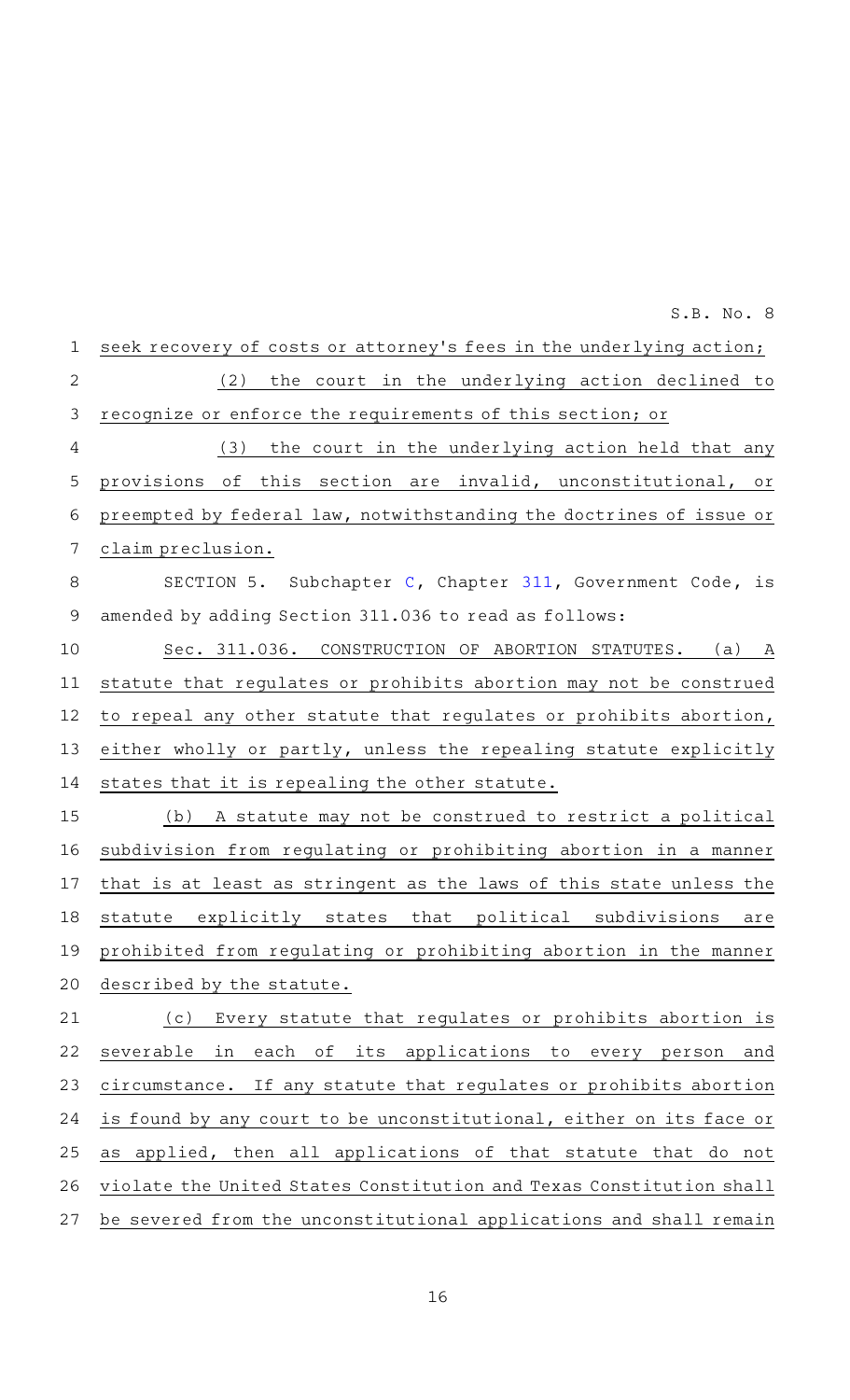enforceable, notwithstanding any other law, and the statute shall be interpreted as if containing language limiting the statute's application to the persons, group of persons, or circumstances for which the statute's application will not violate the United States Constitution and Texas Constitution. SECTION 6. Section [171.005](http://www.statutes.legis.state.tx.us/GetStatute.aspx?Code=HS&Value=171.005&Date=4/28/2021), Health and Safety Code, is amended to read as follows: Sec. 171.005. COMMISSION [<del>DEPARTMENT</del>] TO ENFORCE; EXCEPTION. The commission [department] shall enforce this chapter except for Subchapter H, which shall be enforced exclusively through the private civil enforcement actions described by Section 171.208 and may not be enforced by the commission. SECTION 7. Subchapter [A](http://www.statutes.legis.state.tx.us/GetStatute.aspx?Code=HS&Value=171.001&Date=4/28/2021), Chapter [171,](http://www.statutes.legis.state.tx.us/GetStatute.aspx?Code=HS&Value=171&Date=4/28/2021) Health and Safety Code, is amended by adding Section 171.008 to read as follows: Sec. 171.008. REQUIRED DOCUMENTATION. (a) If an abortion is performed or induced on a pregnant woman because of a medical emergency, the physician who performs or induces the abortion shall execute a written document that certifies the abortion is necessary due to a medical emergency and specifies the woman 's medical condition requiring the abortion. (b) A physician shall:  $(1)$  place the document described by Subsection (a) in the pregnant woman's medical record; and (2) maintain a copy of the document described by Subsection (a) in the physician 's practice records. (c)AAA physician who performs or induces an abortion on a pregnant woman shall: 1 2 3 4 5 6 7 8 9 10 11 12 13 14 15 16 17 18 19 20 21 22 23 24 25 26 27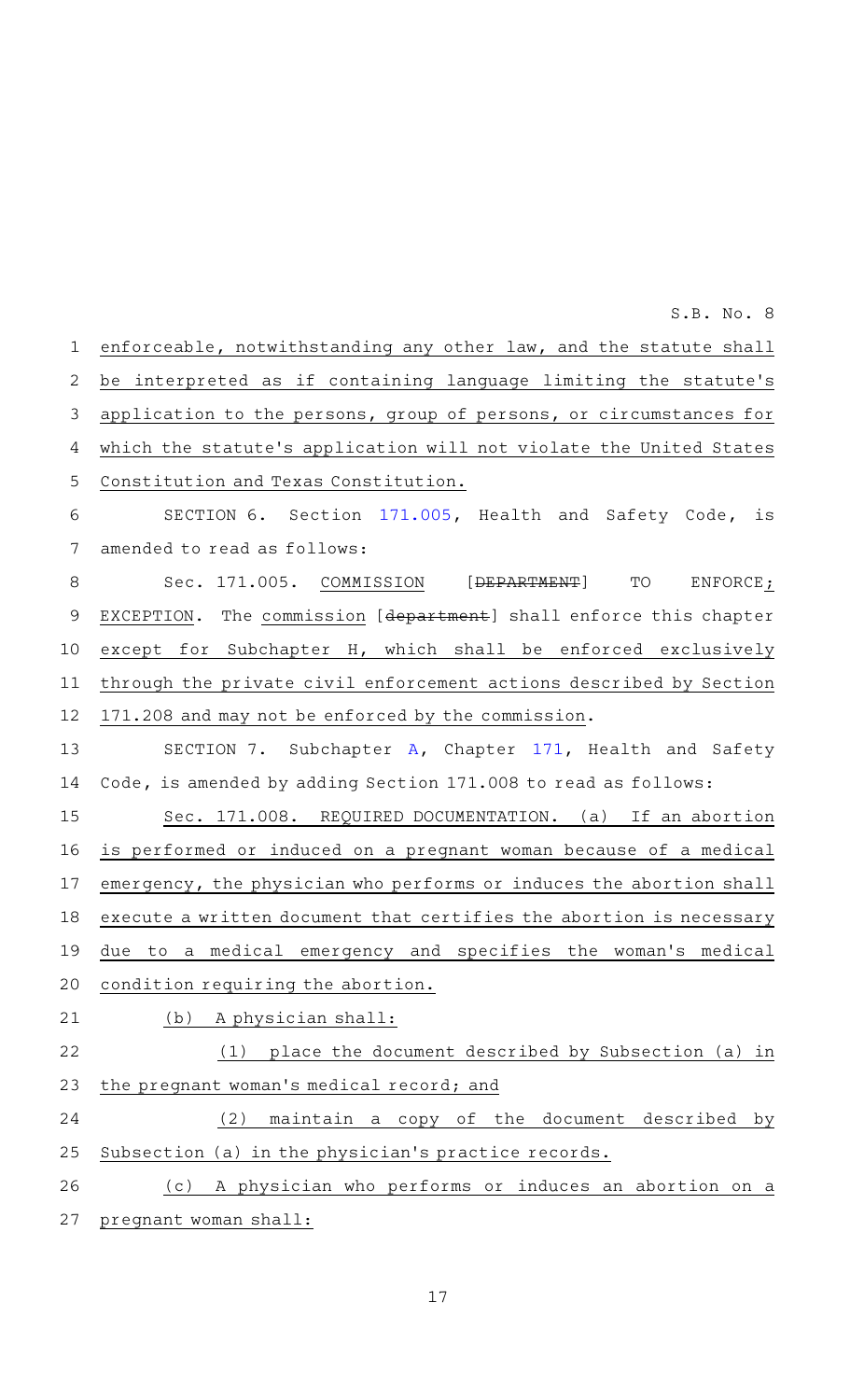|             | S.B. No. 8                                                        |
|-------------|-------------------------------------------------------------------|
| $\mathbf 1$ | the abortion is performed or induced<br>if<br>(1)<br>to           |
| 2           | preserve the health of the pregnant woman, execute a written      |
| 3           | document that:                                                    |
| 4           | specifies the medical condition the abortion<br>(A)               |
| 5           | is asserted to address; and                                       |
| 6           | provides the medical rationale for<br>(B)<br>the                  |
| 7           | physician's conclusion that the abortion is necessary to address  |
| 8           | the medical condition; or                                         |
| 9           | for an abortion other than an abortion described<br>(2)           |
| 10          | by Subdivision (1), specify in a written document that maternal   |
| 11          | health is not a purpose of the abortion.                          |
| 12          | (d)<br>The physician shall maintain a copy of a document          |
| 13          | described by Subsection (c) in the physician's practice records.  |
| 14          | SECTION 8. Section 171.012(a), Health and Safety Code, is         |
| 15          | amended to read as follows:                                       |
| 16          | (a) Consent to an abortion is voluntary and informed only         |
| 17          | if:                                                               |
| 18          | the physician who is to perform or induce the<br>(1)              |
| 19          | abortion informs the pregnant woman on whom the abortion is to be |
| 20          | performed or induced of:                                          |
| 21          | (A)<br>the physician's name;                                      |
| 22          | (B)<br>the particular medical risks associated with               |
| 23          | the particular abortion procedure to be employed, including, when |
| 24          | medically accurate:                                               |
| 25          | (i)<br>the risks of infection and hemorrhage;                     |
| 26          | (iii)<br>the potential danger to a subsequent                     |
| 27          | pregnancy and of infertility; and                                 |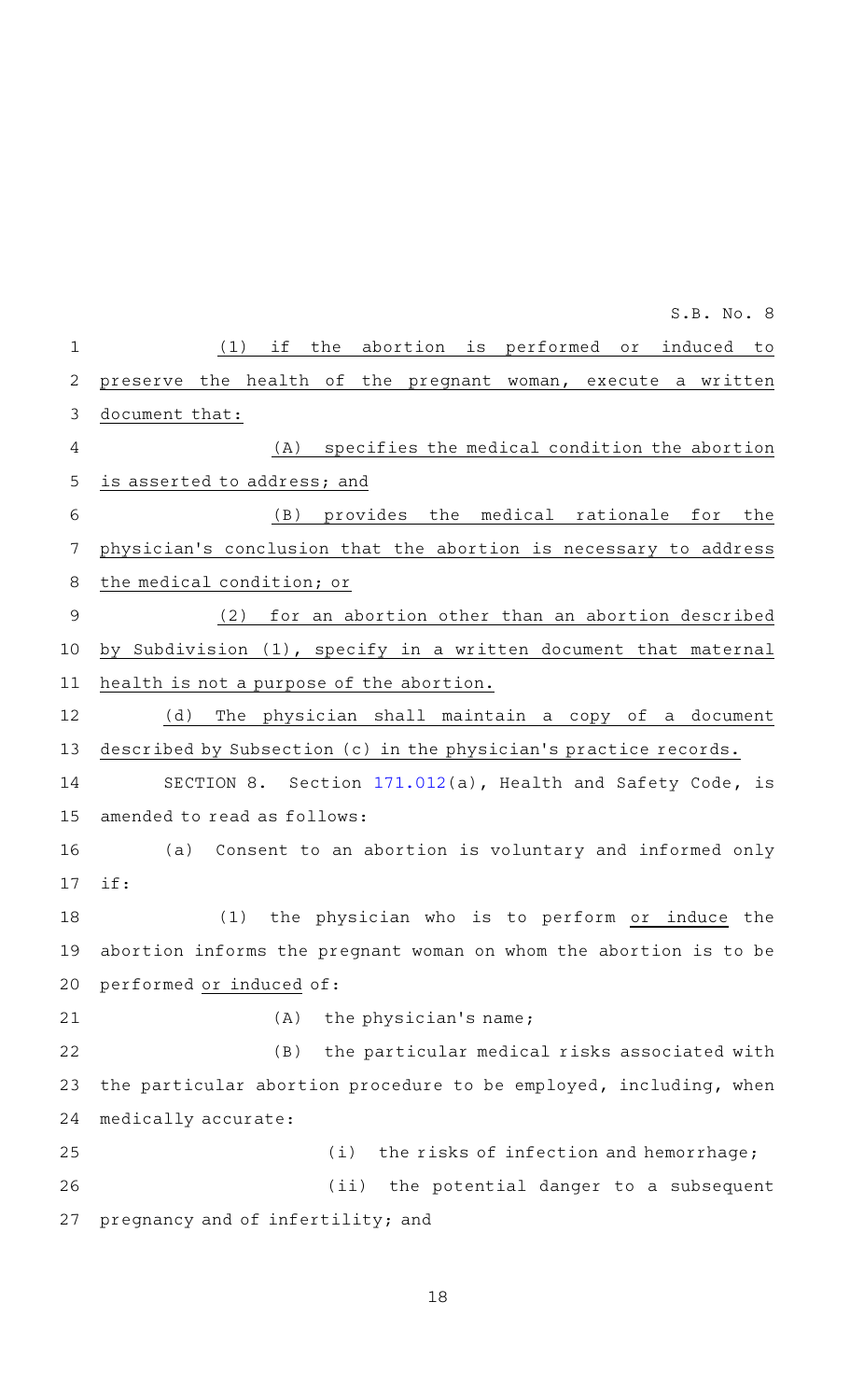(iii) the possibility of increased risk of breast cancer following an induced abortion and the natural protective effect of a completed pregnancy in avoiding breast cancer; 1 2 3 4

(C) the probable gestational age of the unborn child at the time the abortion is to be performed or induced; and 5 6

(D) the medical risks associated with carrying the child to term; 7 8

 $(2)$  the physician who is to perform or induce the abortion or the physician's agent informs the pregnant woman that: (A) medical assistance benefits may be available 9 10 11

for prenatal care, childbirth, and neonatal care; 12

 $(B)$  the father is liable for assistance in the support of the child without regard to whether the father has offered to pay for the abortion; and 13 14 15

(C) public and private agencies provide pregnancy prevention counseling and medical referrals for obtaining pregnancy prevention medications or devices, including emergency contraception for victims of rape or incest; 16 17 18 19

(3) the physician who is to perform or induce the abortion or the physician 's agent: 20 21

(A) provides the pregnant woman with the printed materials described by Section [171.014;](http://www.statutes.legis.state.tx.us/GetStatute.aspx?Code=HS&Value=171.014&Date=4/28/2021) and 22 23

(B) informs the pregnant woman that those materials: 24 25

(i) have been provided by the commission [Department of State Health Services]; 26 27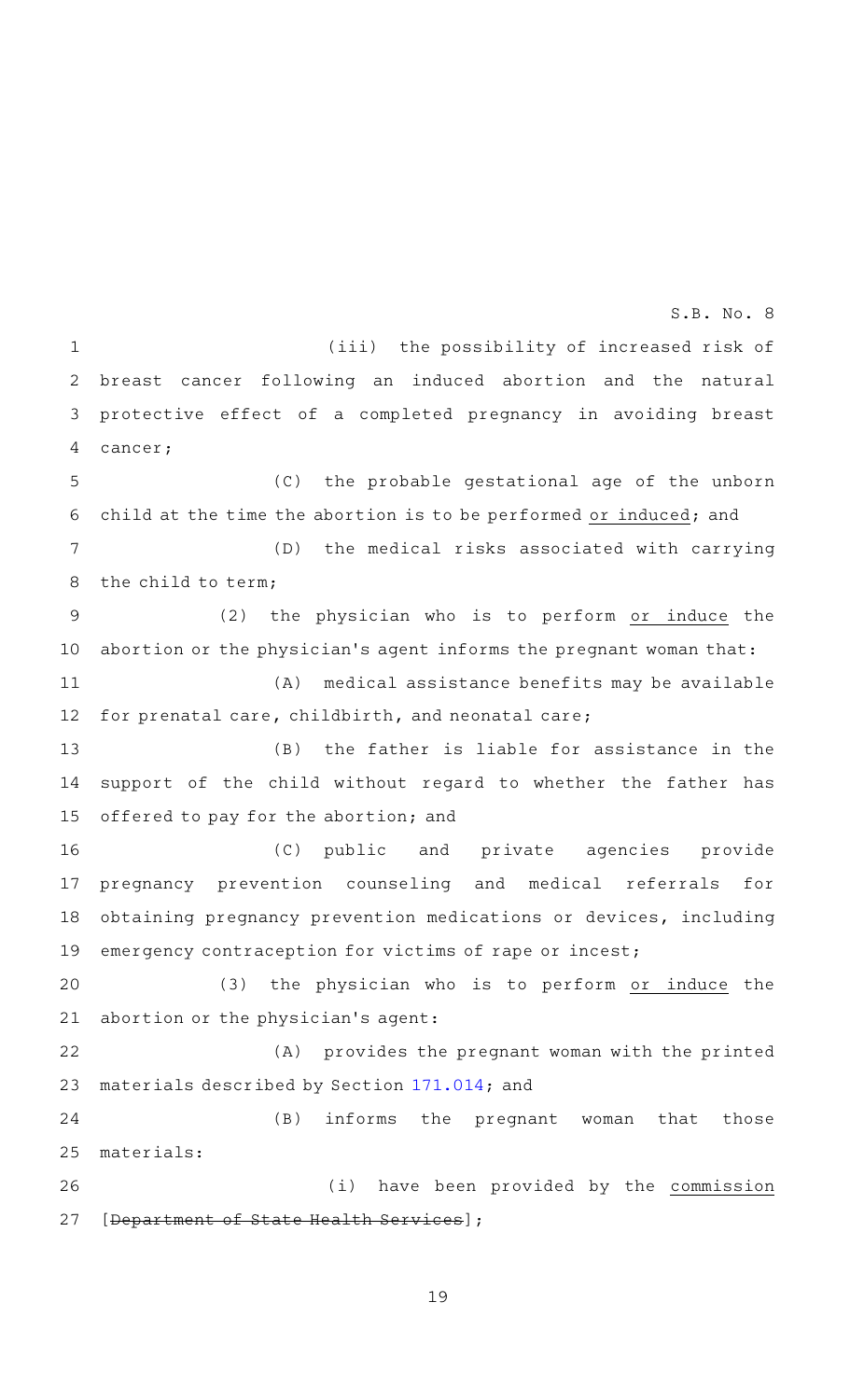(ii) are accessible on an Internet website sponsored by the commission [department]; (iii) describe the unborn child and list agencies that offer alternatives to abortion; and (iv) include a list of agencies that offer sonogram services at no cost to the pregnant woman; (4) before any sedative or anesthesia is administered to the pregnant woman and at least 24 hours before the abortion or at least two hours before the abortion if the pregnant woman waives this requirement by certifying that she currently lives 100 miles or more from the nearest abortion provider that is a facility licensed under Chapter [245](http://www.statutes.legis.state.tx.us/GetStatute.aspx?Code=HS&Value=245&Date=4/28/2021) or a facility that performs more than 50 abortions in any 12-month period: (A) the physician who is to perform or induce the abortion or an agent of the physician who is also a sonographer certified by a national registry of medical sonographers performs a sonogram on the pregnant woman on whom the abortion is to be performed or induced;  $(B)$  the physician who is to perform or induce the abortion displays the sonogram images in a quality consistent with current medical practice in a manner that the pregnant woman may view them; (C) the physician who is to perform or induce the abortion provides, in a manner understandable to a layperson, a verbal explanation of the results of the sonogram images, including a medical description of the dimensions of the embryo or fetus, the presence of cardiac activity, and the presence of external members 1 2 3 4 5 6 7 8 9 10 11 12 13 14 15 16 17 18 19 20 21 22 23 24 25 26 27 S.B. No. 8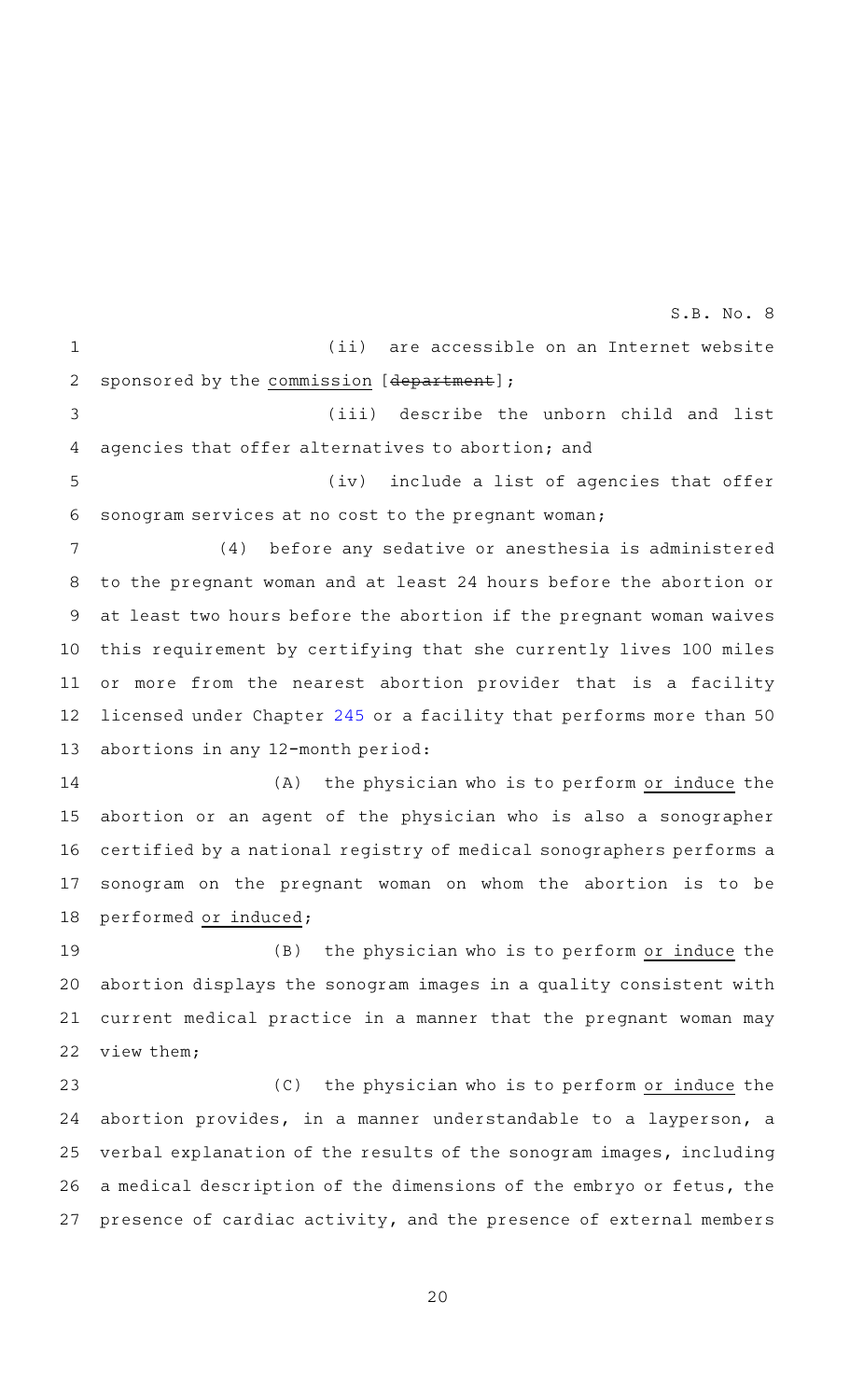and internal organs; and 1

 $(D)$  the physician who is to perform or induce the abortion or an agent of the physician who is also a sonographer certified by a national registry of medical sonographers makes audible the heart auscultation for the pregnant woman to hear, if present, in a quality consistent with current medical practice and provides, in a manner understandable to a layperson, a simultaneous verbal explanation of the heart auscultation; 2 3 4 5 6 7 8

(5) before receiving a sonogram under Subdivision (4)(A) and before the abortion is performed or induced and before any sedative or anesthesia is administered, the pregnant woman completes and certifies with her signature an election form that states as follows: 9 10 11 12 13

14

## "ABORTION AND SONOGRAM ELECTION

(1) THE INFORMATION AND PRINTED MATERIALS DESCRIBED BY SECTIONS  $171.012(a)(1)-(3)$  $171.012(a)(1)-(3)$ , TEXAS HEALTH AND SAFETY CODE, HAVE BEEN PROVIDED AND EXPLAINED TO ME. 15 16 17

(2) I UNDERSTAND THE NATURE AND CONSEQUENCES OF AN ABORTION. 18 19

(3) TEXAS LAW REQUIRES THAT I RECEIVE A SONOGRAM PRIOR TO RECEIVING AN ABORTION. 20 21

(4) I UNDERSTAND THAT I HAVE THE OPTION TO VIEW THE SONOGRAM IMAGES. 22 23

(5) I UNDERSTAND THAT I HAVE THE OPTION TO HEAR THE HEARTBEAT. 24 25

(6) I UNDERSTAND THAT I AM REQUIRED BY LAW TO HEAR AN EXPLANATION OF THE SONOGRAM IMAGES UNLESS I CERTIFY IN WRITING TO 26 27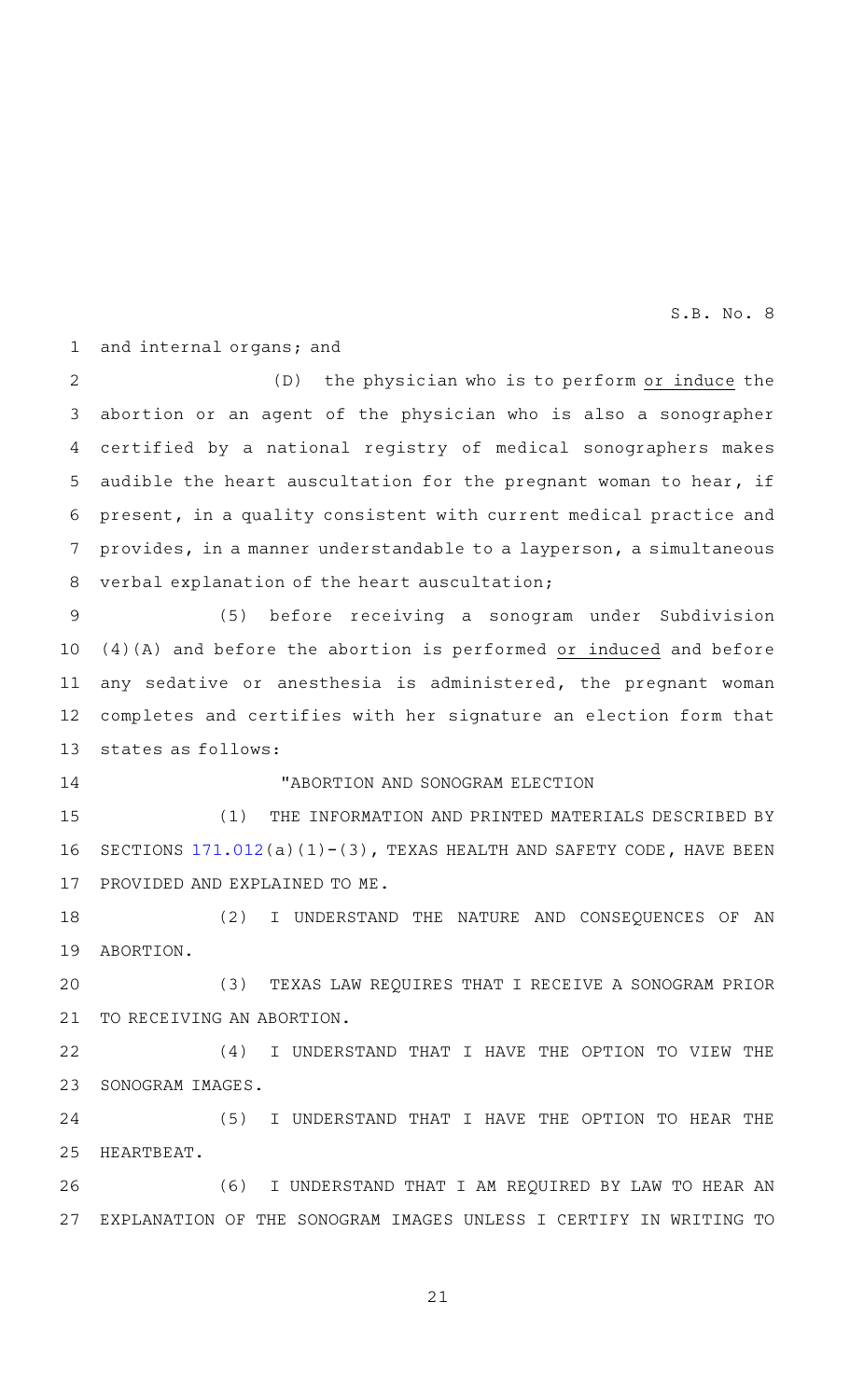1 ONE OF THE FOLLOWING:

\_\_\_ I AM PREGNANT AS A RESULT OF A SEXUAL ASSAULT, INCEST, OR OTHER VIOLATION OF THE TEXAS PENAL CODE THAT HAS BEEN 3 REPORTED TO LAW ENFORCEMENT AUTHORITIES OR THAT HAS NOT BEEN REPORTED BECAUSE I REASONABLY BELIEVE THAT DOING SO WOULD PUT ME AT 6 RISK OF RETALIATION RESULTING IN SERIOUS BODILY INJURY. 2 4 5

\_\_\_ I AM A MINOR AND OBTAINING AN ABORTION IN ACCORDANCE 8 WITH JUDICIAL BYPASS PROCEDURES UNDER CHAPTER [33,](http://www.statutes.legis.state.tx.us/GetStatute.aspx?Code=HS&Value=33&Date=4/28/2021) TEXAS FAMILY CODE. 9 7

MY UNBORN CHILD [<del>FETUS</del>] HAS AN IRREVERSIBLE MEDICAL CONDITION OR ABNORMALITY, AS IDENTIFIED BY RELIABLE DIAGNOSTIC 11 12 PROCEDURES AND DOCUMENTED IN MY MEDICAL FILE. 10

(7) I AM MAKING THIS ELECTION OF MY OWN FREE WILL AND 14 WITHOUT COERCION. 13

(8) FOR A WOMAN WHO LIVES 100 MILES OR MORE FROM THE 16 NEAREST ABORTION PROVIDER THAT IS A FACILITY LICENSED UNDER CHAPTER [245,](http://www.statutes.legis.state.tx.us/GetStatute.aspx?Code=HS&Value=245&Date=4/28/2021) TEXAS HEALTH AND SAFETY CODE, OR A FACILITY THAT PERFORMS MORE THAN 50 ABORTIONS IN ANY 12-MONTH PERIOD ONLY: 15 17 18

I CERTIFY THAT, BECAUSE I CURRENTLY LIVE 100 MILES OR MORE FROM THE NEAREST ABORTION PROVIDER THAT IS A FACILITY LICENSED 20 UNDER CHAPTER [245](http://www.statutes.legis.state.tx.us/GetStatute.aspx?Code=HS&Value=245&Date=4/28/2021) OR A FACILITY THAT PERFORMS MORE THAN 50 ABORTIONS 21 IN ANY 12-MONTH PERIOD, I WAIVE THE REQUIREMENT TO WAIT 24 HOURS AFTER THE SONOGRAM IS PERFORMED BEFORE RECEIVING THE ABORTION PROCEDURE. MY PLACE OF RESIDENCE IS: 19 22 23 24

25

SIGNATUREAAAAAAAAAAAAAAAAAAAAAAAADATE"; (6) before the abortion is performed or induced, the 26 27

22

\_\_\_\_\_\_\_\_\_\_\_\_\_\_\_\_\_\_\_\_ \_\_\_\_\_\_\_\_\_\_\_\_\_\_\_\_\_\_\_\_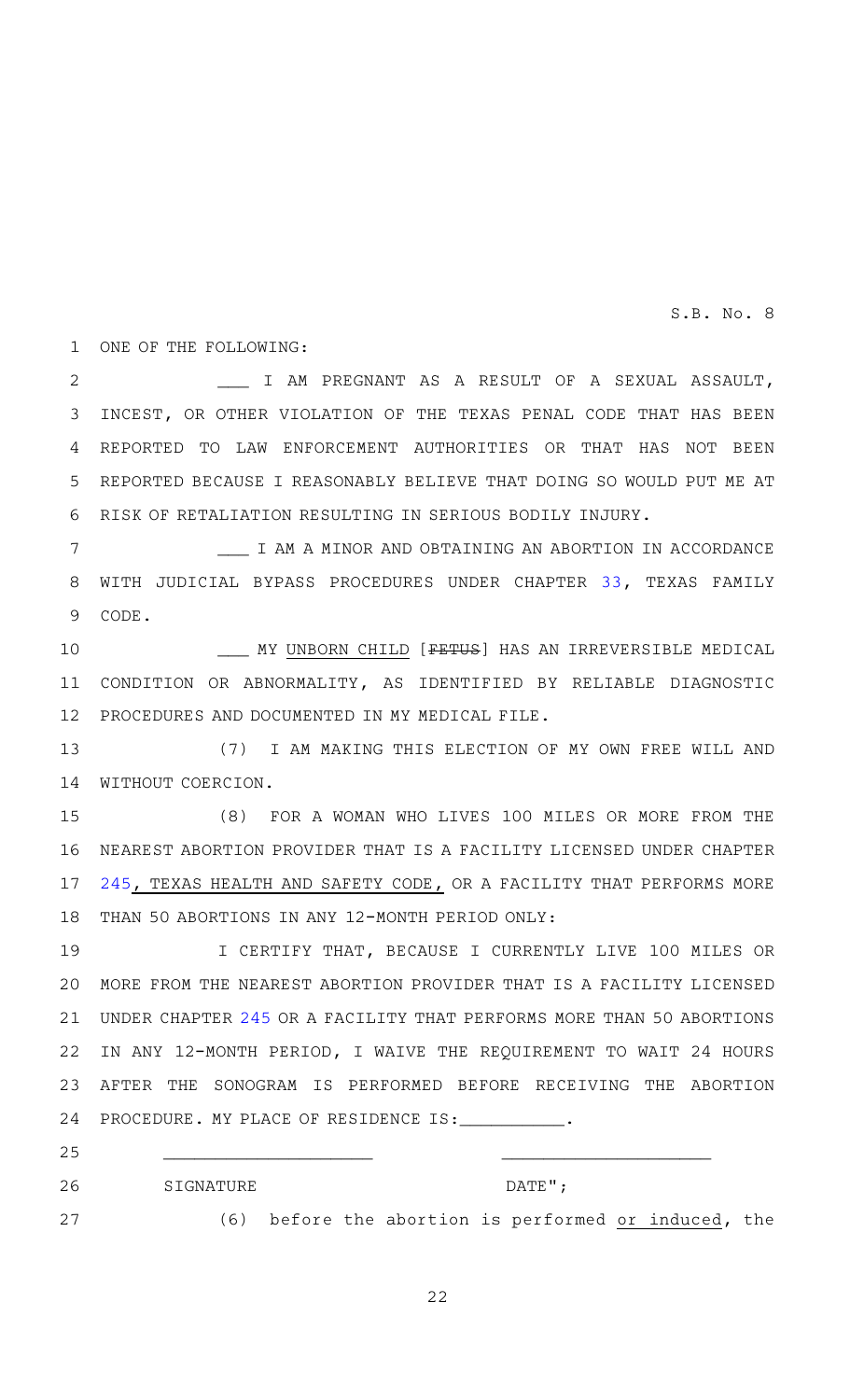physician who is to perform or induce the abortion receives a copy of the signed, written certification required by Subdivision (5); and 1 2 3

(7) the pregnant woman is provided the name of each person who provides or explains the information required under this subsection. 4 5 6

SECTION 9. Section [245.011\(](http://www.statutes.legis.state.tx.us/GetStatute.aspx?Code=HS&Value=245.011&Date=4/28/2021)c), Health and Safety Code, is amended to read as follows: 7 8

9

15

(c) The report must include:

(1) whether the abortion facility at which the abortion is performed is licensed under this chapter; 10 11

(2) the patient's year of birth, race, marital status, and state and county of residence; 12 13

(3) the type of abortion procedure; 14

 $(4)$  the date the abortion was performed;

(5) whether the patient survived the abortion, and if the patient did not survive, the cause of death; 16 17

(6) the probable post-fertilization age of the unborn child based on the best medical judgment of the attending physician at the time of the procedure; 18 19 20

(7) the date, if known, of the patient's last menstrual cycle; 21 22

(8) the number of previous live births of the patient; [and] 23 24

(9) the number of previous induced abortions of the patient<sub>i</sub> 25 26

27

23

(10) whether the abortion was performed or induced